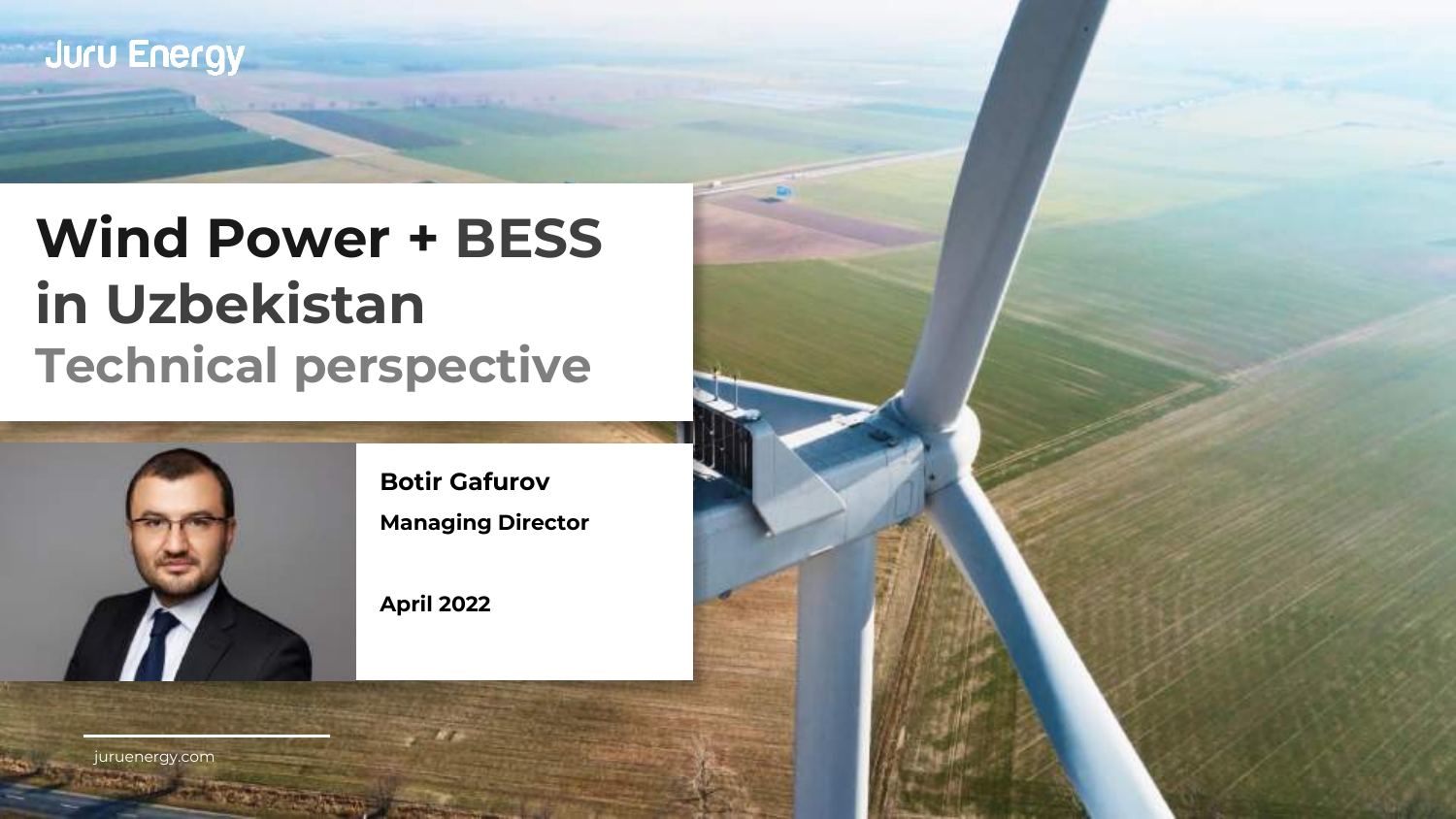### **Table of Content**

- 1. About Juru
- 2. Project Development
- 3. Wind Energy Market
- 4. Role of BESS
- 5. E&S Considerations
- 6. Costing
- 7. Concluding remarks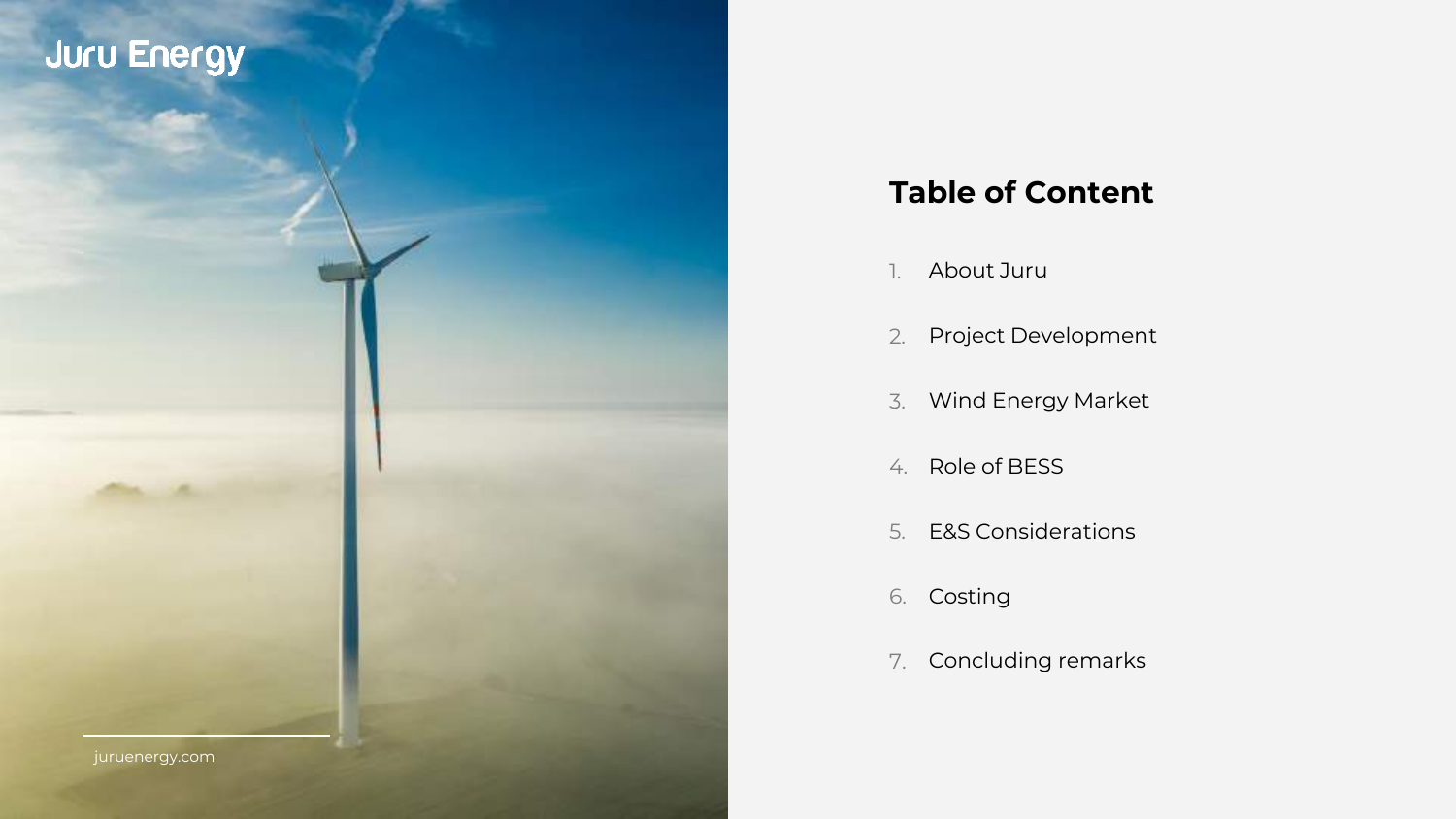## **The story of Juru is the story of renewables in Central Asia**

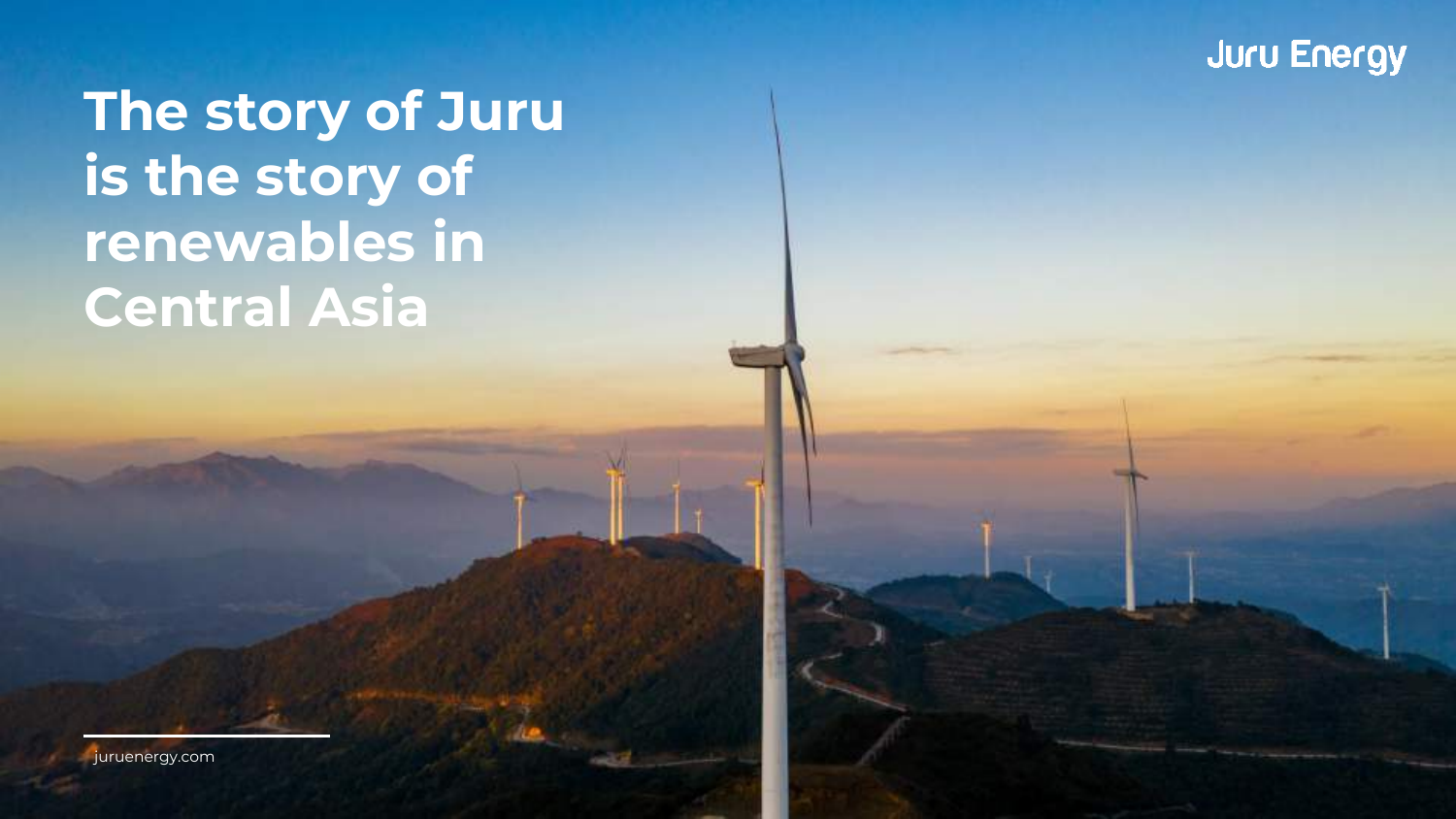

Founded by Botir Gafurov 2015, Juru Energy is an energy and sustainability consultancy focused on Central Asia.



**80** Number of

projects

**Key Facts**





Experts headcount

**70** Full time **Staff** 



Countries worked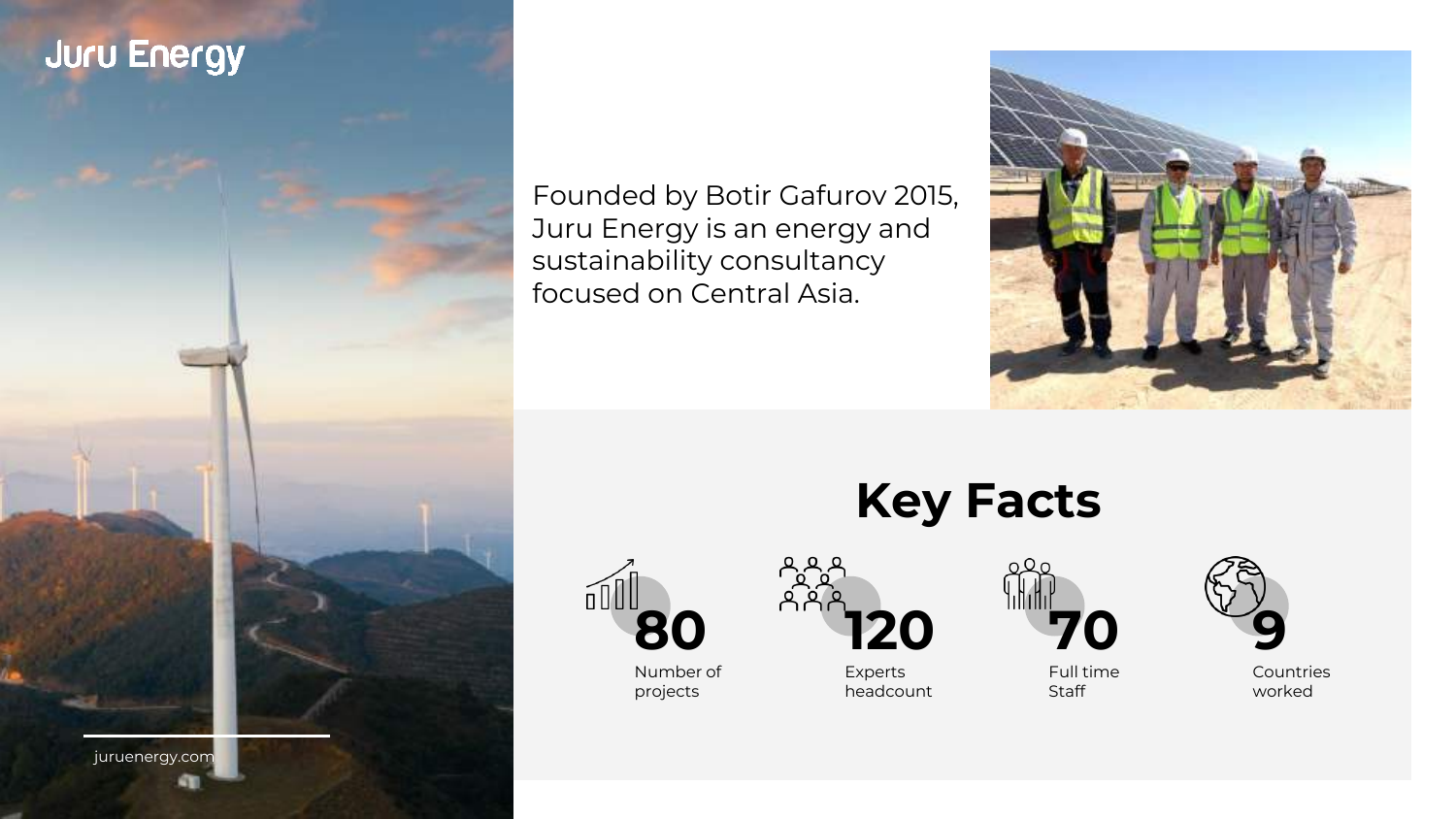# **Core Business and Expertise**

### **Consulting**

- Energy systems Advisory
- Sustainable Buildings and Cities

### **Engineering**

- Heat & Power Generation
- Transmission & Distribution
- Smart Power Systems
- Automation & Control



### **Sustainability**

- Environmental & Climate
- Social Performance Engineering Surveys





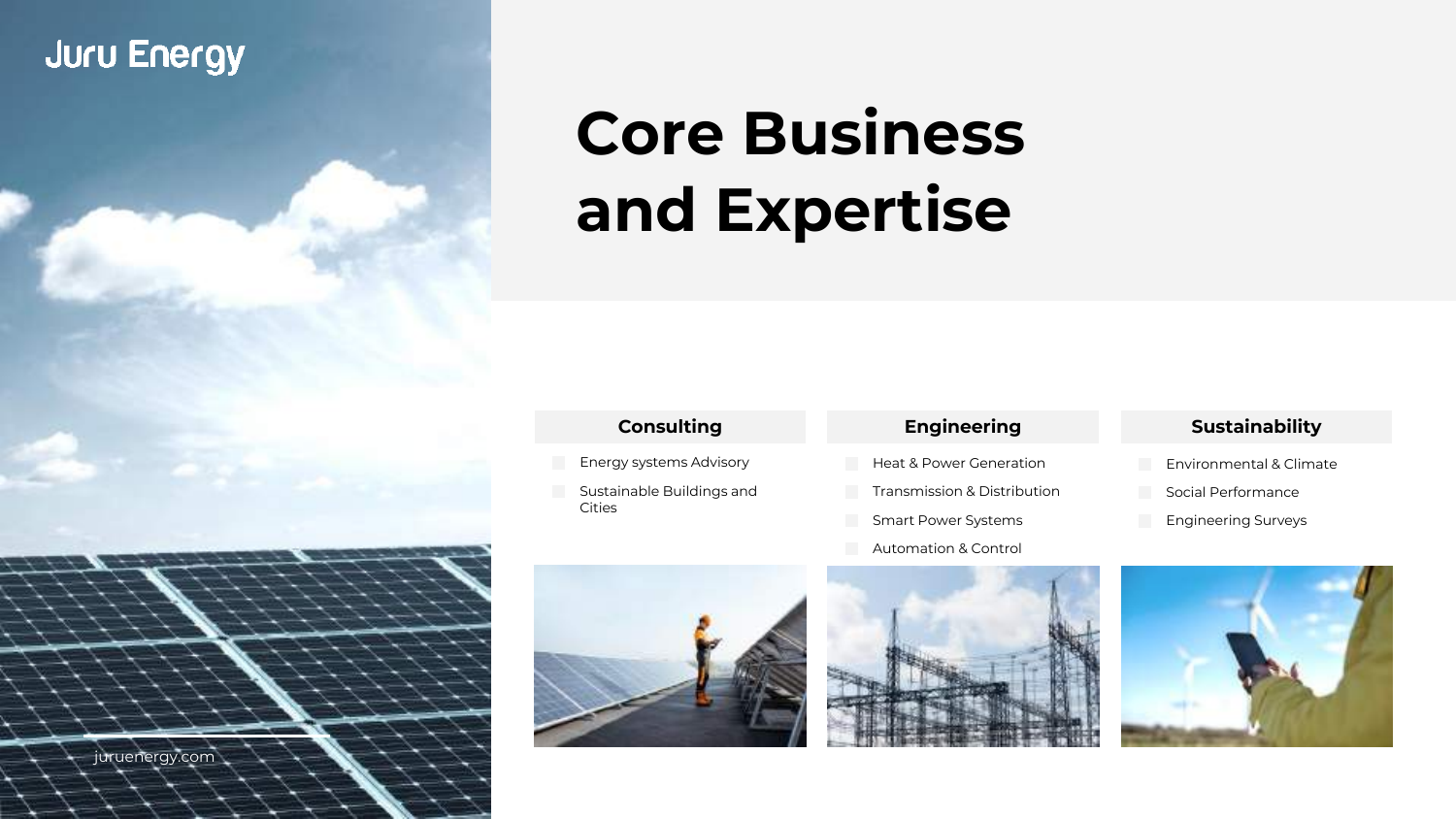

## **Project Development: Key Stages**

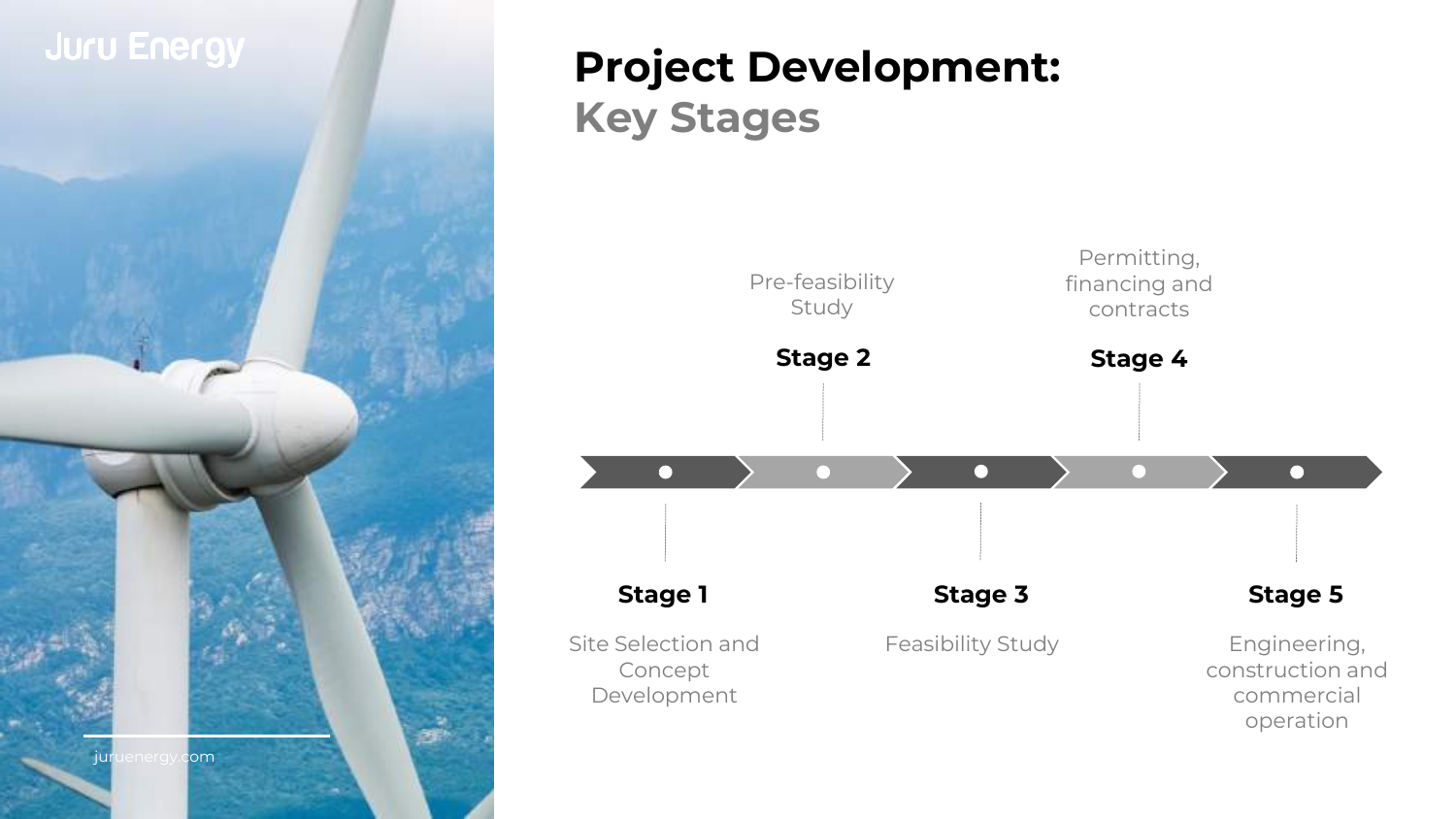## **Project Development: Site Selection**

### **Wind Resource Assessment**

Potential sites are compared from the perspective of wind speed based on the existing information such as Wind resource map.

#### **Negotiations with Stakeholders**

The suitability of the proposed sites is discussed with regulatory and relevant stakeholders.

### **E&S Screening**

Sites are assessed from the E&S point of view to ensure the absence of red flags e.g. critical habitat, proximity to social infrastructure, etc.

### **Grid Connection Assessment**

Local grid infrastructure data in the vicinity of each site is collected and analyzed. The feasibility of grid connection is tentatively assessed.

#### **Site Assessment**

The sites are assessed on a high level in terms of accessibility and terrain conditions.

### **Site Ranking and Selecting the Best Site**

After considering all the aspects, the sites are ranked and the most suitable site for WPP construction is selected.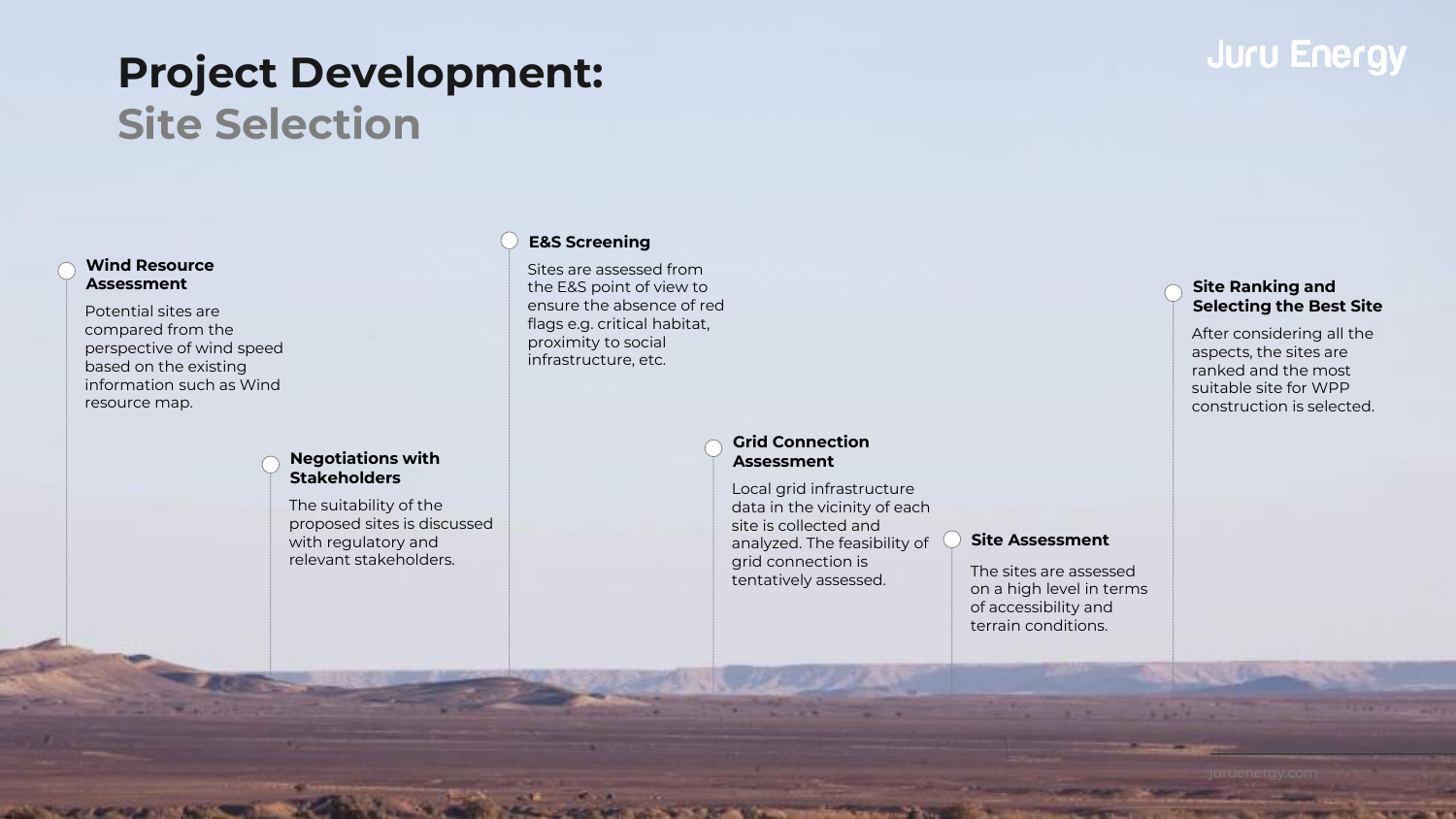### **Juru Energy Project Development: Key Documents and Permits**

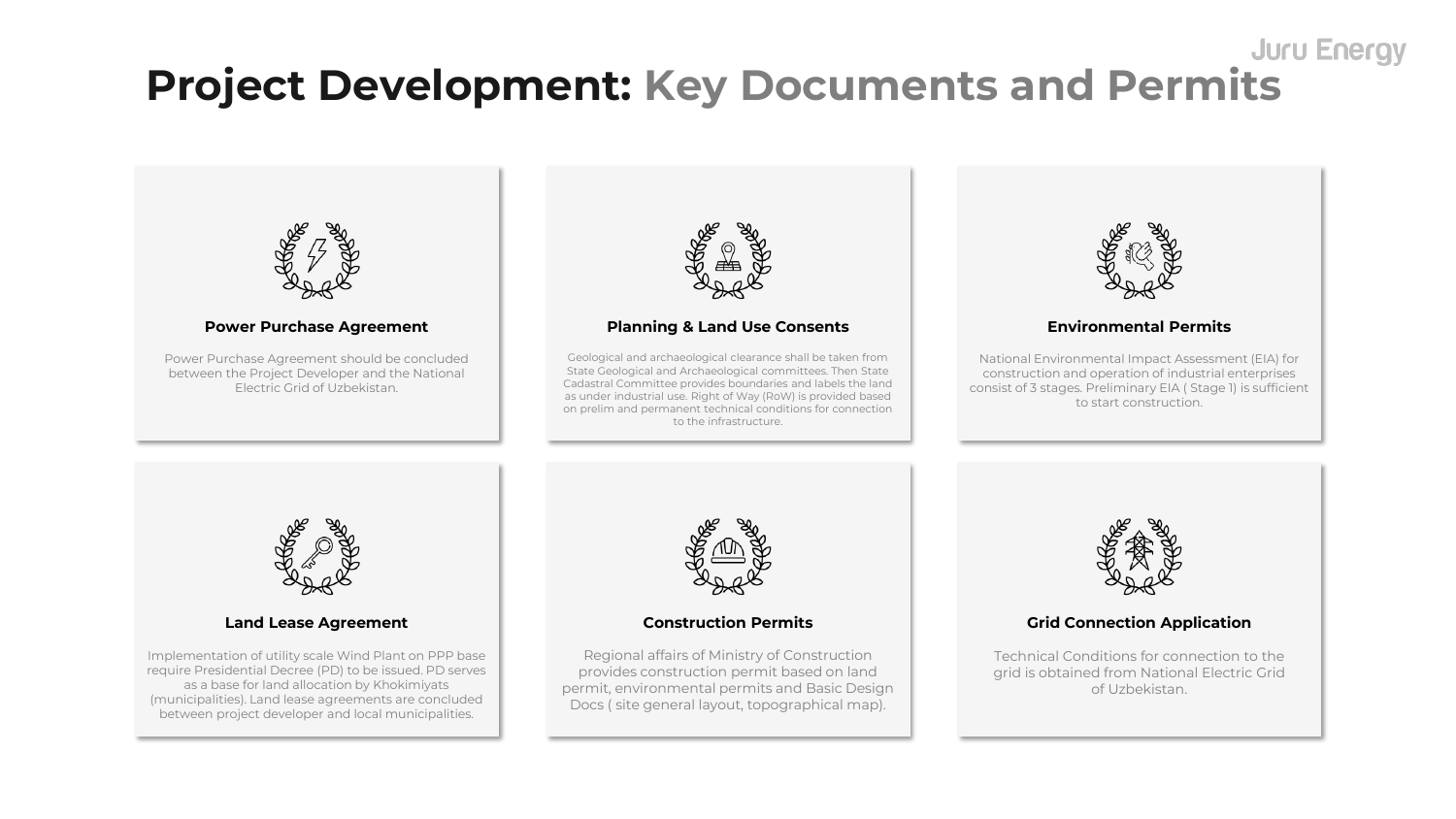## **Project Development: Grid Connection Regulatory Procedure**

| IPP                                                                             | Application to the grid owner for the issuance of Technical Conditions for connection<br>and ToR for Power Evacuations Studies.                                                                                                                                                                                                                      |
|---------------------------------------------------------------------------------|------------------------------------------------------------------------------------------------------------------------------------------------------------------------------------------------------------------------------------------------------------------------------------------------------------------------------------------------------|
| <b>System Operator</b><br>(NEGU)                                                | Review of the IPP's application & ToR for the Grid Studies                                                                                                                                                                                                                                                                                           |
| <b>Specialized</b><br>organization                                              | Carrying out a Power Evacuation Study for:<br>1. Defining grid hosting capacity (optional);<br>2. Defining Interconnection Options;<br>3. Conducting studies for approved capacity and connection scheme;<br>4. Developing conceptual design of Electrical Interconnection Facilities                                                                |
| <b>NEGU</b>                                                                     | Coordination with the IPP on connection options based on the results of the study or<br>assessment & study approval. Issuance of technical conditions for connection.                                                                                                                                                                                |
| <b>Specialized project</b><br>institution                                       | 1. Development of a project (basic and detailed design phases) for connecting IPP to<br>power grids under an agreement with the producer.<br>2. Approval of the connection project by the organization that issued the Technical<br>Conditions and UzEnergoInspektsiya                                                                               |
| <b>Producer or organization</b><br>that will operate the<br>connected IPP       | 1. Design of commissioning scheme.<br>2. Alignment on commissioning scheme with the system operator.<br>3. Construction, installation and commissioning. Request to Uzenergoinspektsiya and<br>the grid owner to verify compliance with the Technical Conditions and with<br>established rules and regulations during installation and commissioning |
| <b>IPP or specialized</b><br>organization, grid owner<br>and UzEnegoInspektsiya | Testing and commissioning<br>Registration of the commissioning act in the predefined form                                                                                                                                                                                                                                                            |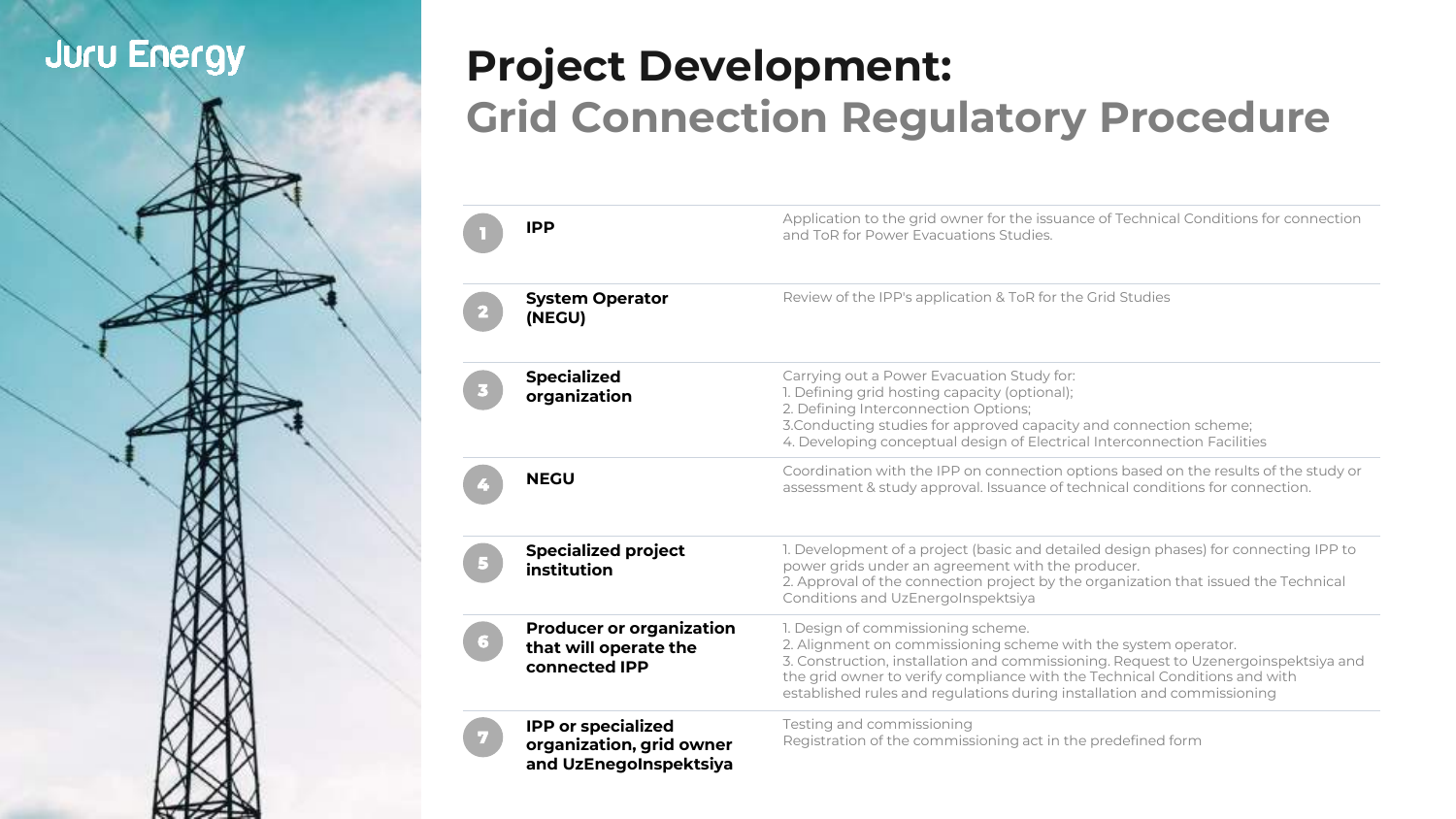## **Project Development: Grid Connection Required Grid Studies**

- Load Flow Studies;
- Contingency Studies;
- Short circuit Studies;
- Steady-state and dynamic stability studies;
- Electrical infrastructure conceptual design approval prior to commencement of basic design phase.

- Grid compliance studies: • Reactive power compensation study;
- Voltage and frequency ride through studies;
- Voltage and rotor angle stability studies;
- Power Quality Studies







### **General Studies RE Generation only 500kV Connection**

- Transient switching studies.
- 
- 

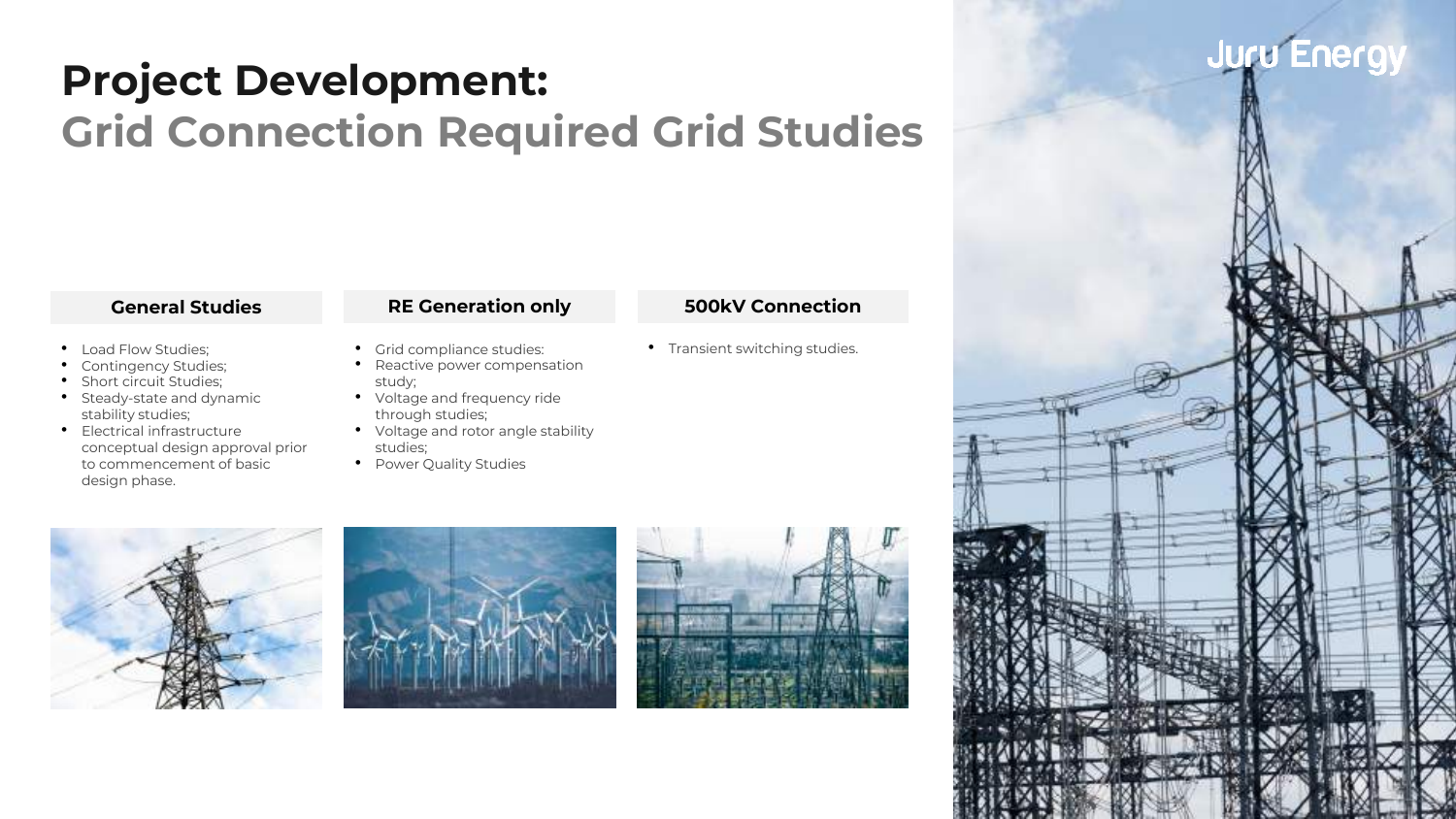## **Project Development: Environmental and Social Assessment**



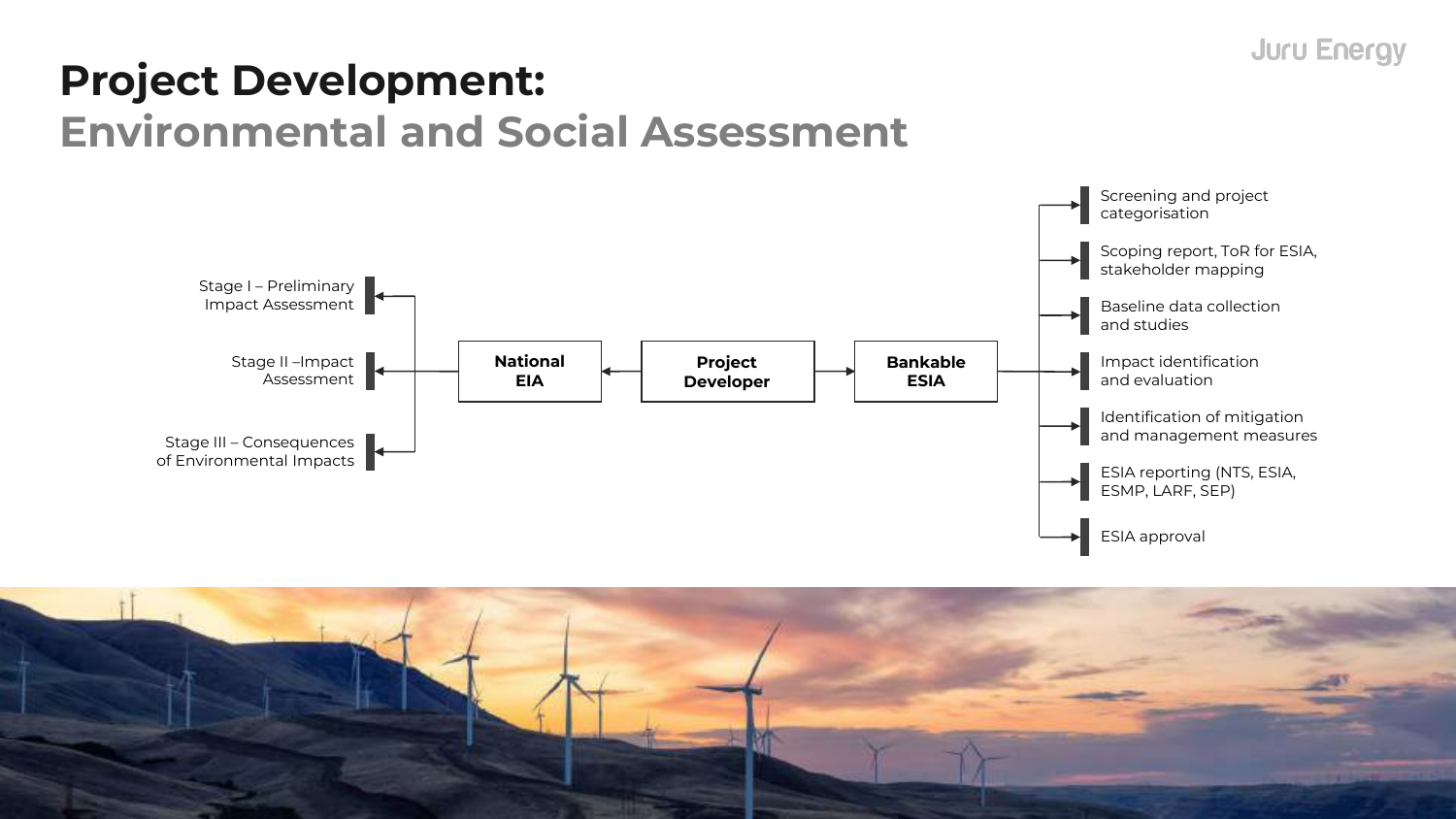## **Committed and Planned Large Scale RE Projects**



- Source:
	- minenergy.uz/en/lists/view/77

**Juru Energy** 

- 2. minenergy.uz/en/news/view/1389
- 3. minenergy.uz/ru/news/view/1448
- 4. minenergy.uz/ru/news/view/1263
- 5. uzdaily.uz/en/post/71154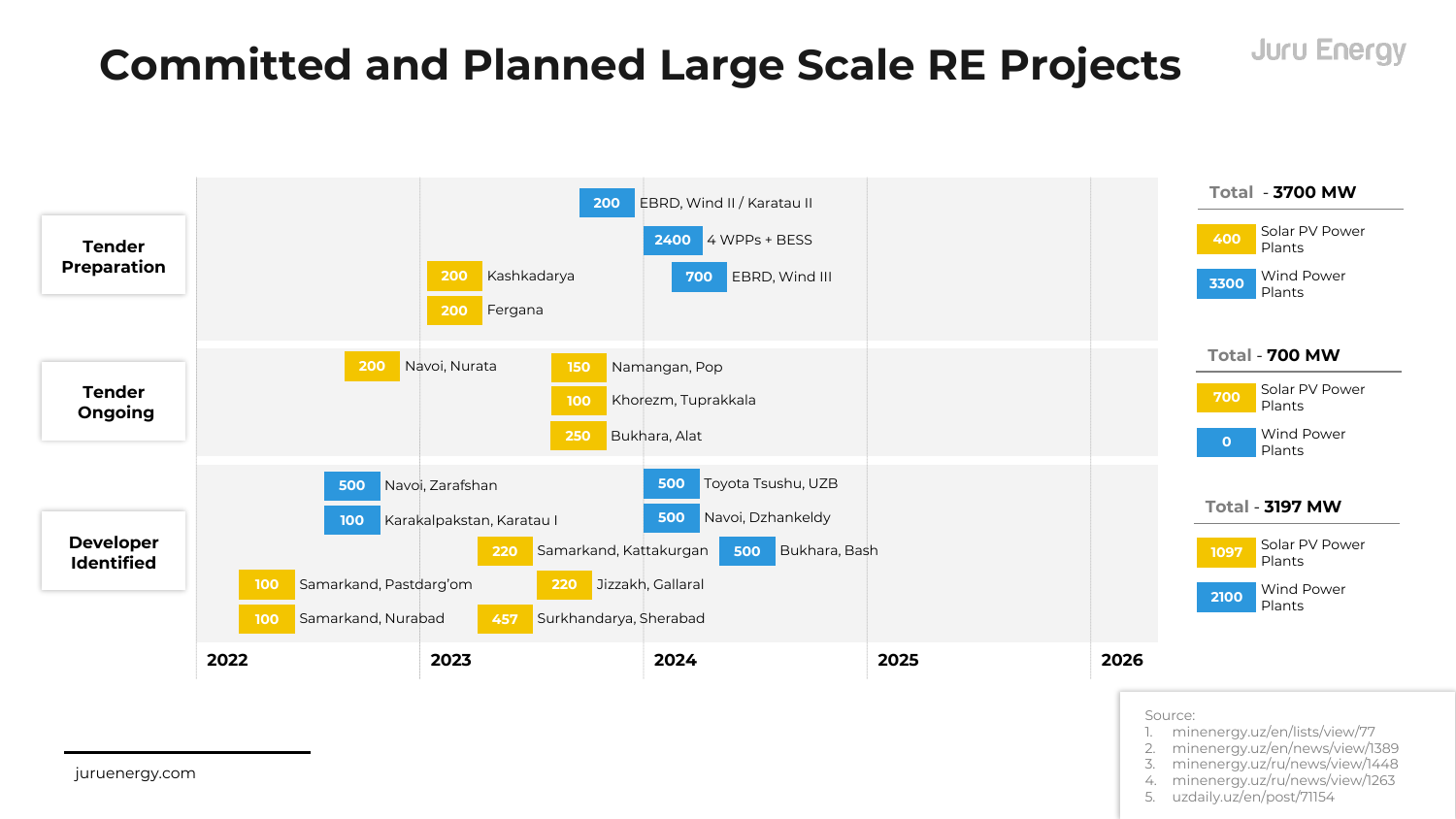## **Committed and Planned Large Scale RE Projects – Geographic Spread**

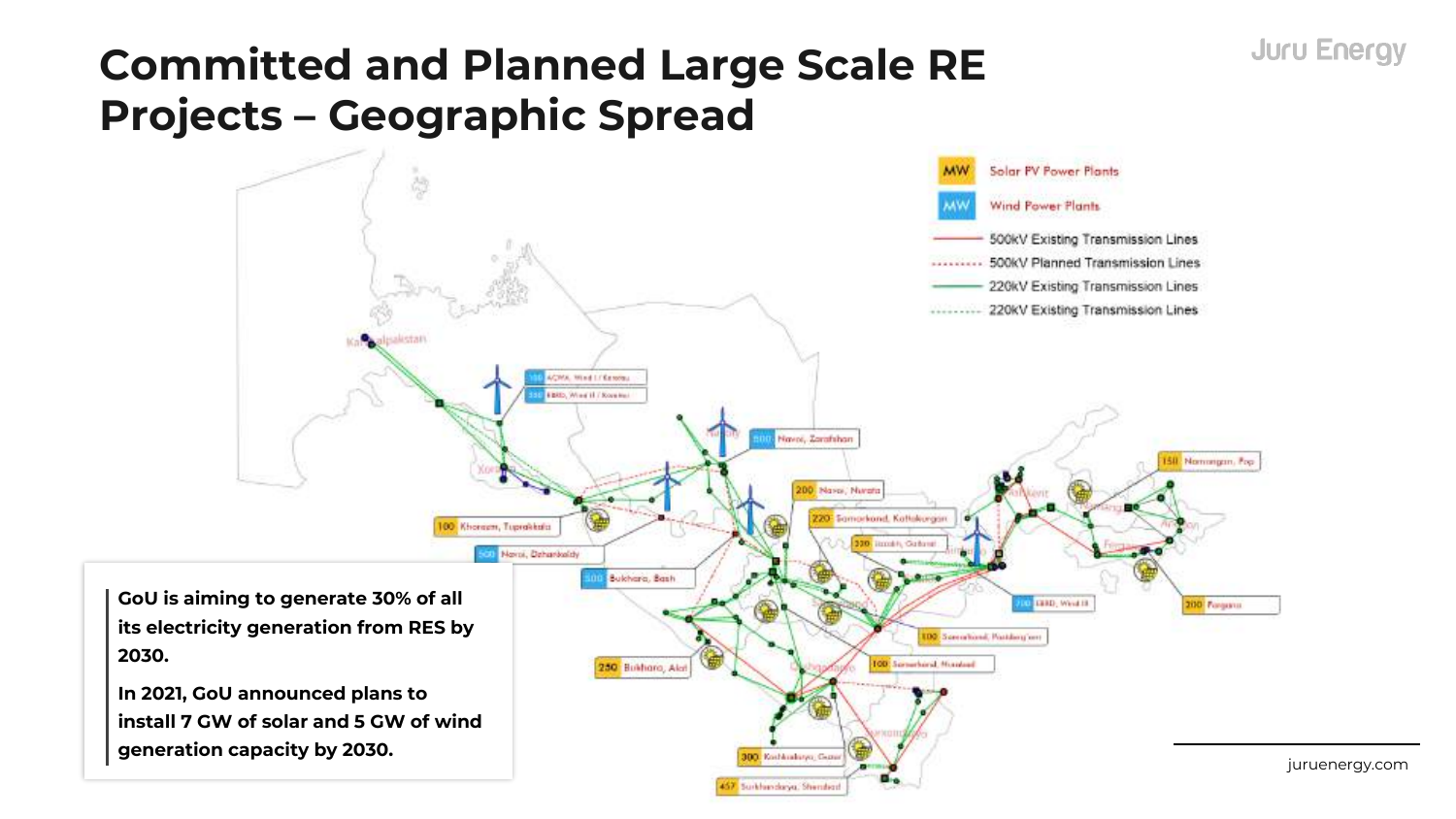## **Wind Atlas of Uzbekistan**

Wind speed at 200m above ground (m/s)

u.

 $-14.4$ 

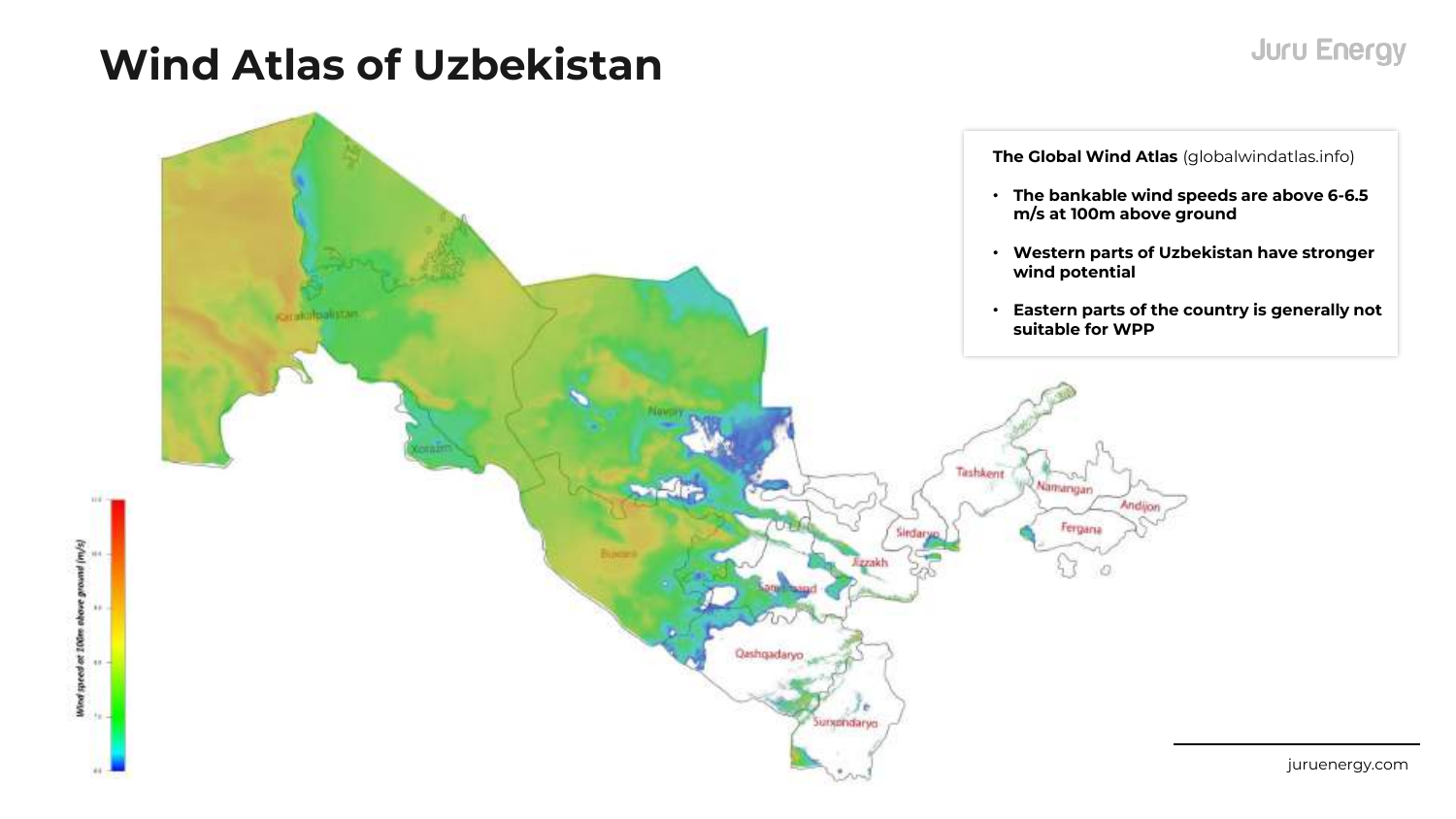## **Electricity Generation Profile: Existing Power Plants**

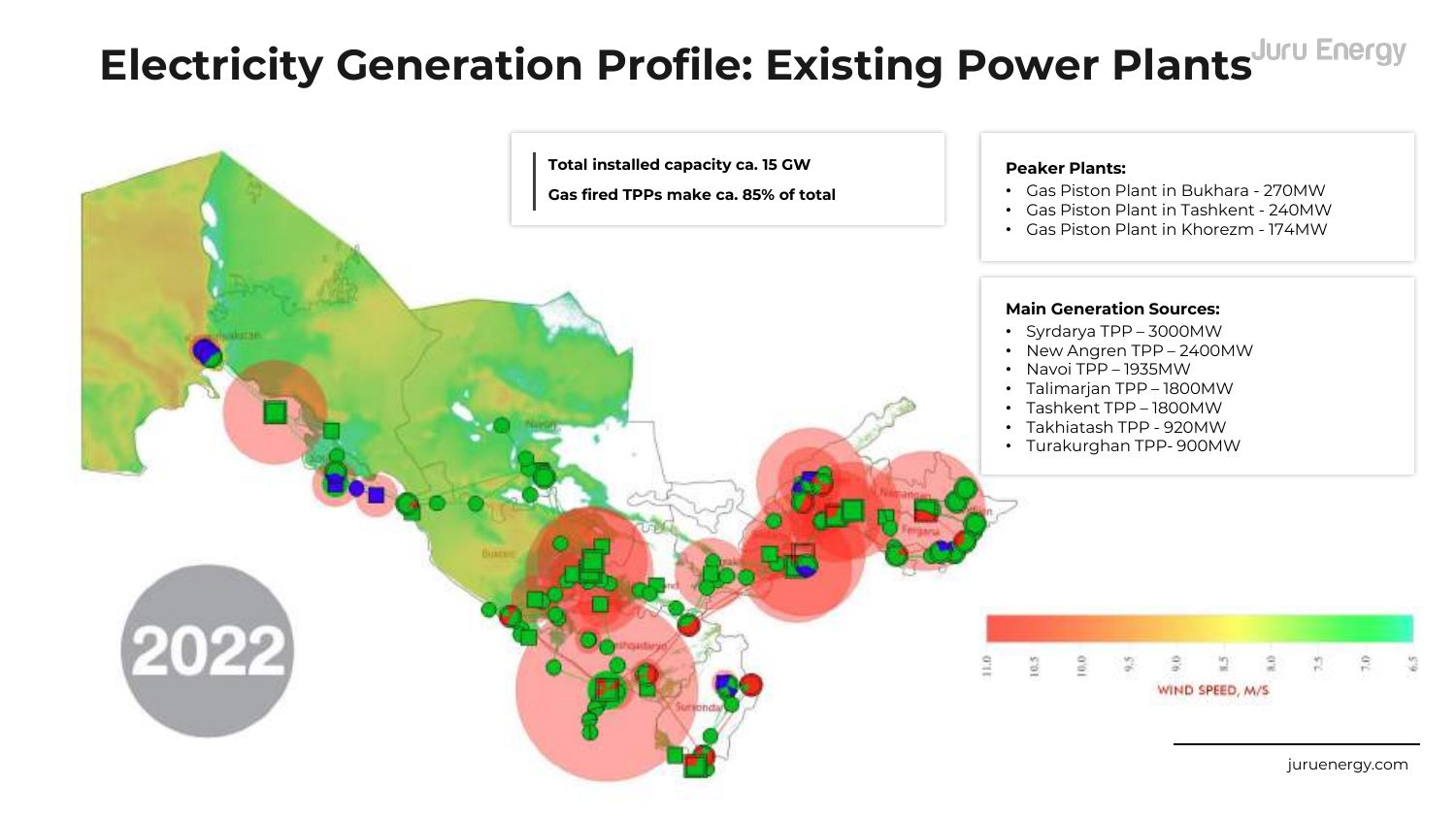## **Electricity Generation Profile: Existing vs. Planned Capacity**

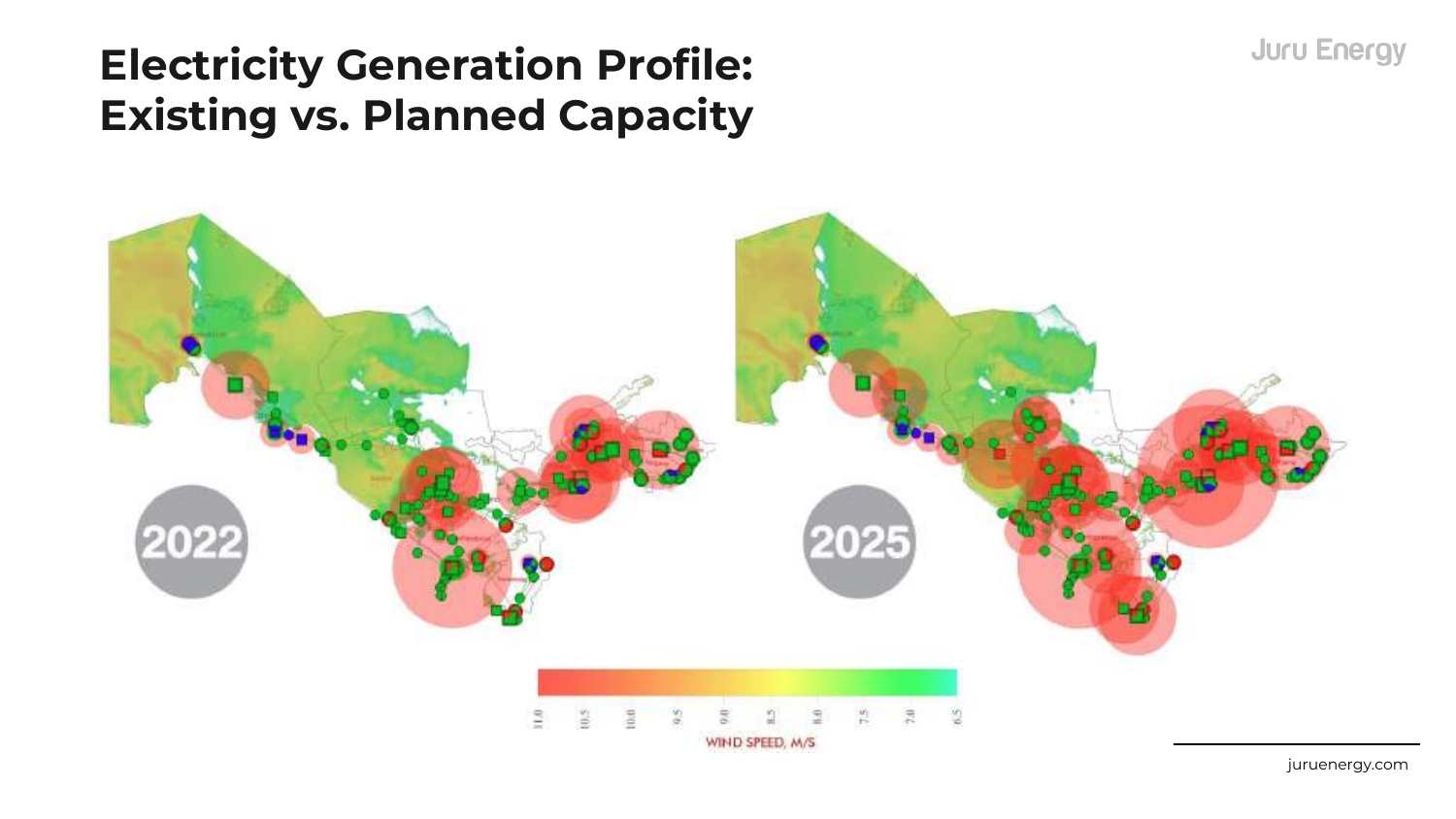## **Electricity Demand Growth Forecast 2022-2025**



juruenergy.com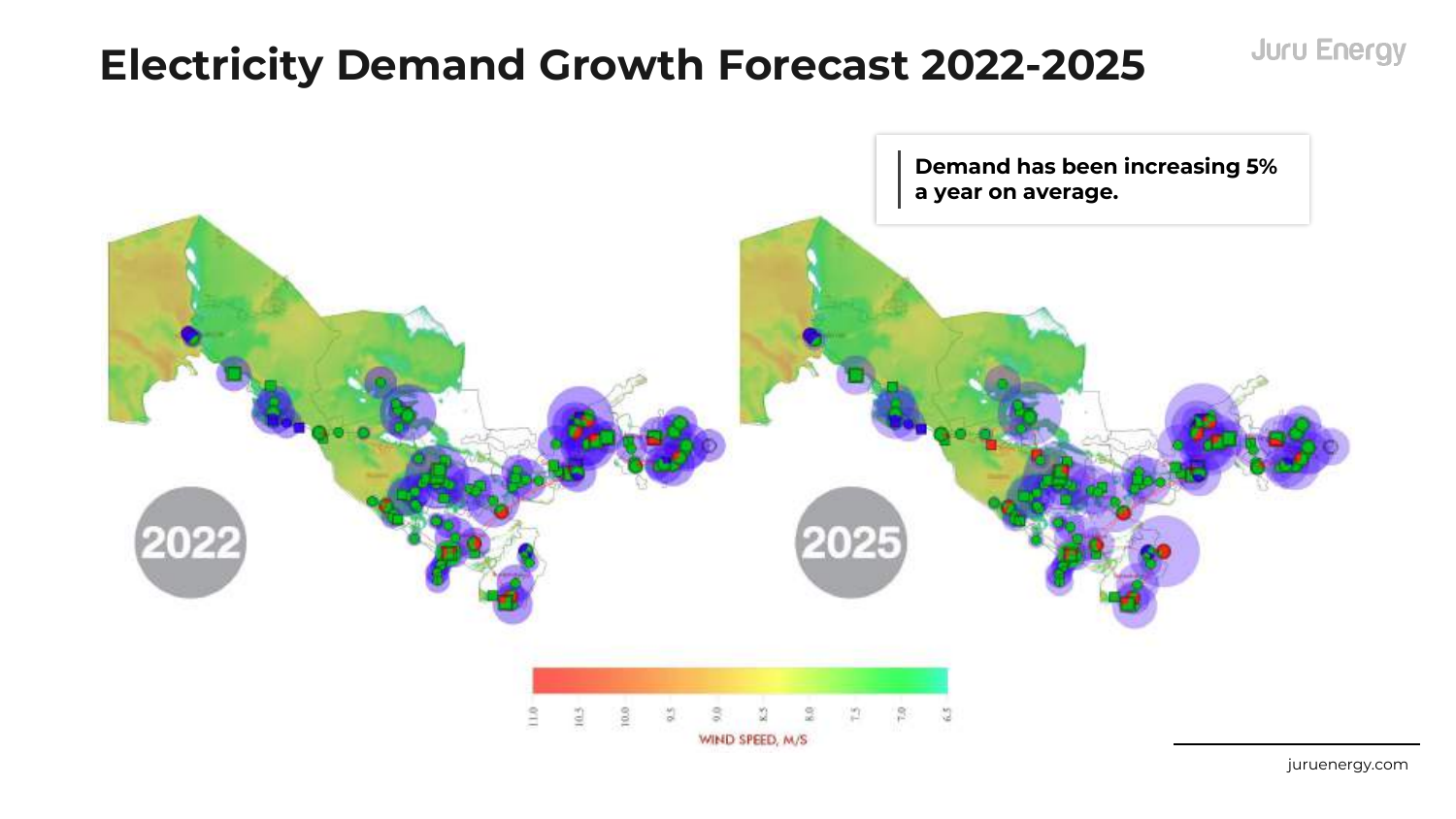## **Theoretical Wind Potential vs Demand Centers**

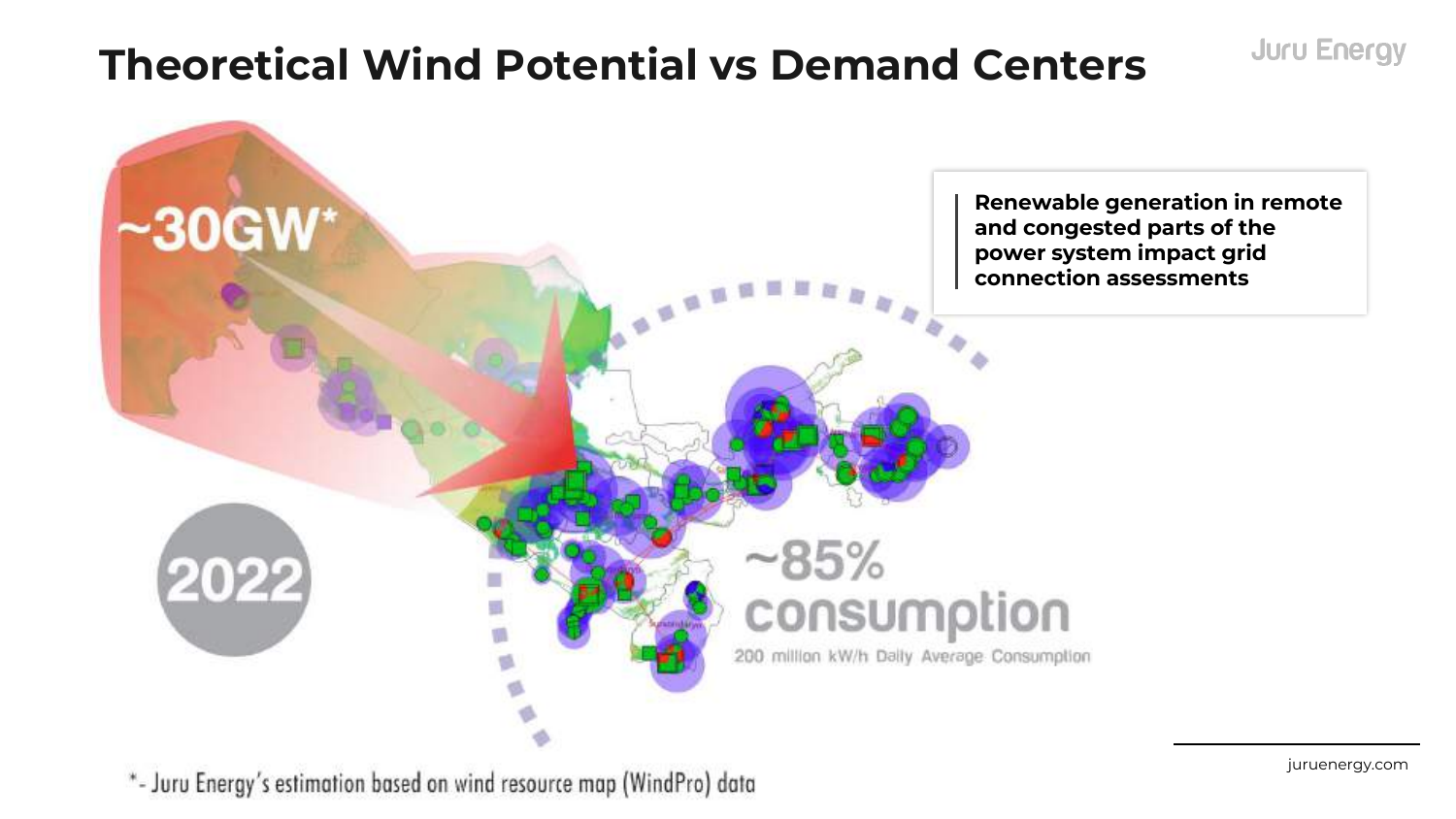## **Future Power System Reinforcement**

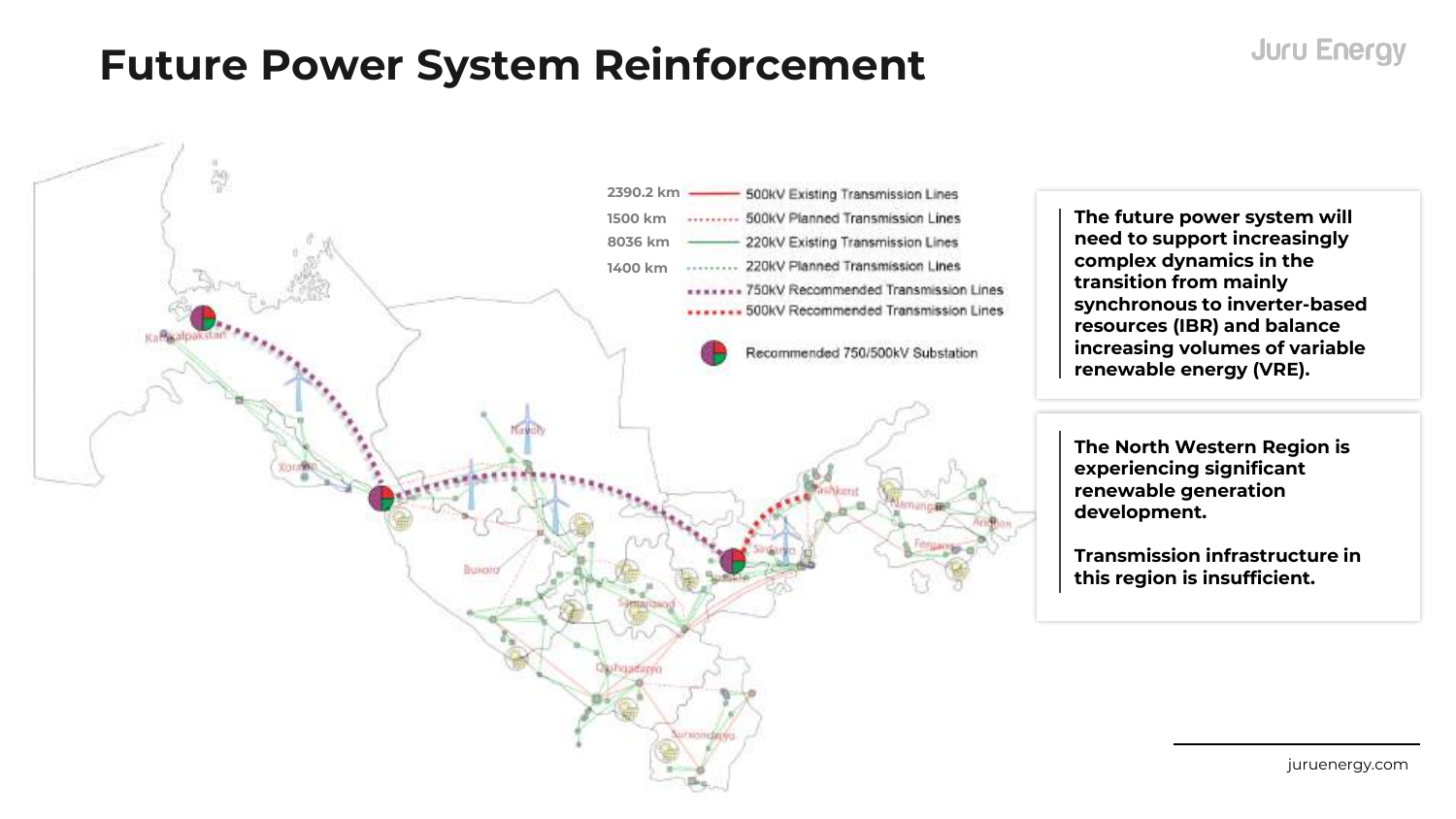## **Role of BESS**

**in mitigating the adverse impact of RE on the grid**

*"… large solar PV plants (with overall capacity of over 300MW) shall be gradually equipped with industrial scale power storage systems to ensure stabilisation of intermittent generation and regulate peak loads."*

Extract from Chapter 5, Paragraph 2. of

**Concept Note for Ensuring Electricity Supply in Uzbekistan in 2020-2030**

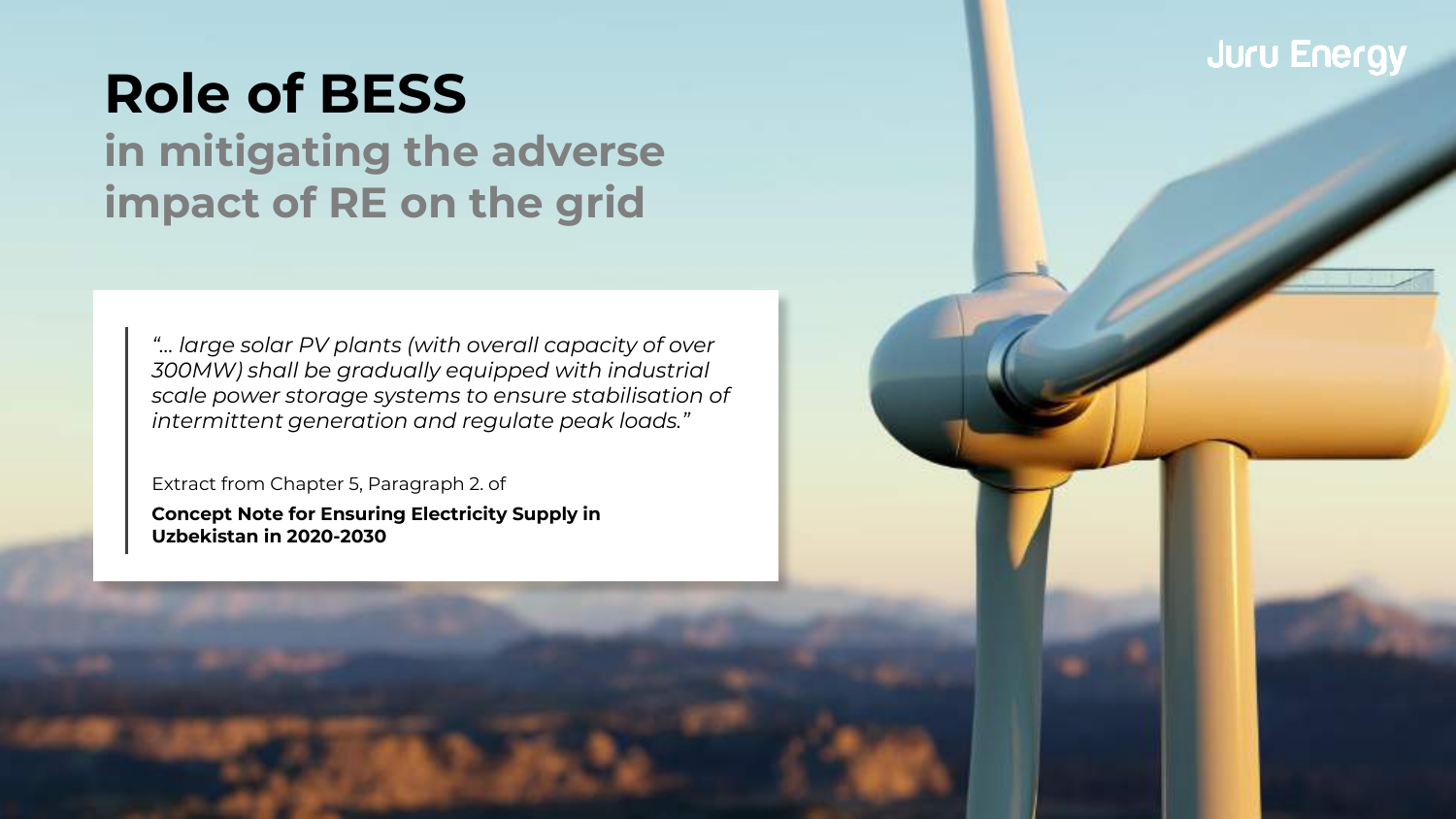

## **Potential Applications of BESS**

**in Uzbekistan and other CA Power Systems**

| $\overline{\phantom{a}}$ |  |
|--------------------------|--|
|                          |  |

**VRE Smoothing / Firming**  relevant for both WF and Solar PV **Considered.**

**Flexible Ramping**  relevant for both WF and Solar PV **Considered.**



**Peak Shaving**  could be coupled with RE or as a standalone project **Large capacity requirement = Expensive!**



**Frequency-response reserves**  could be coupled with RE or as a standalone project **Large capacity requirement = Expensive!**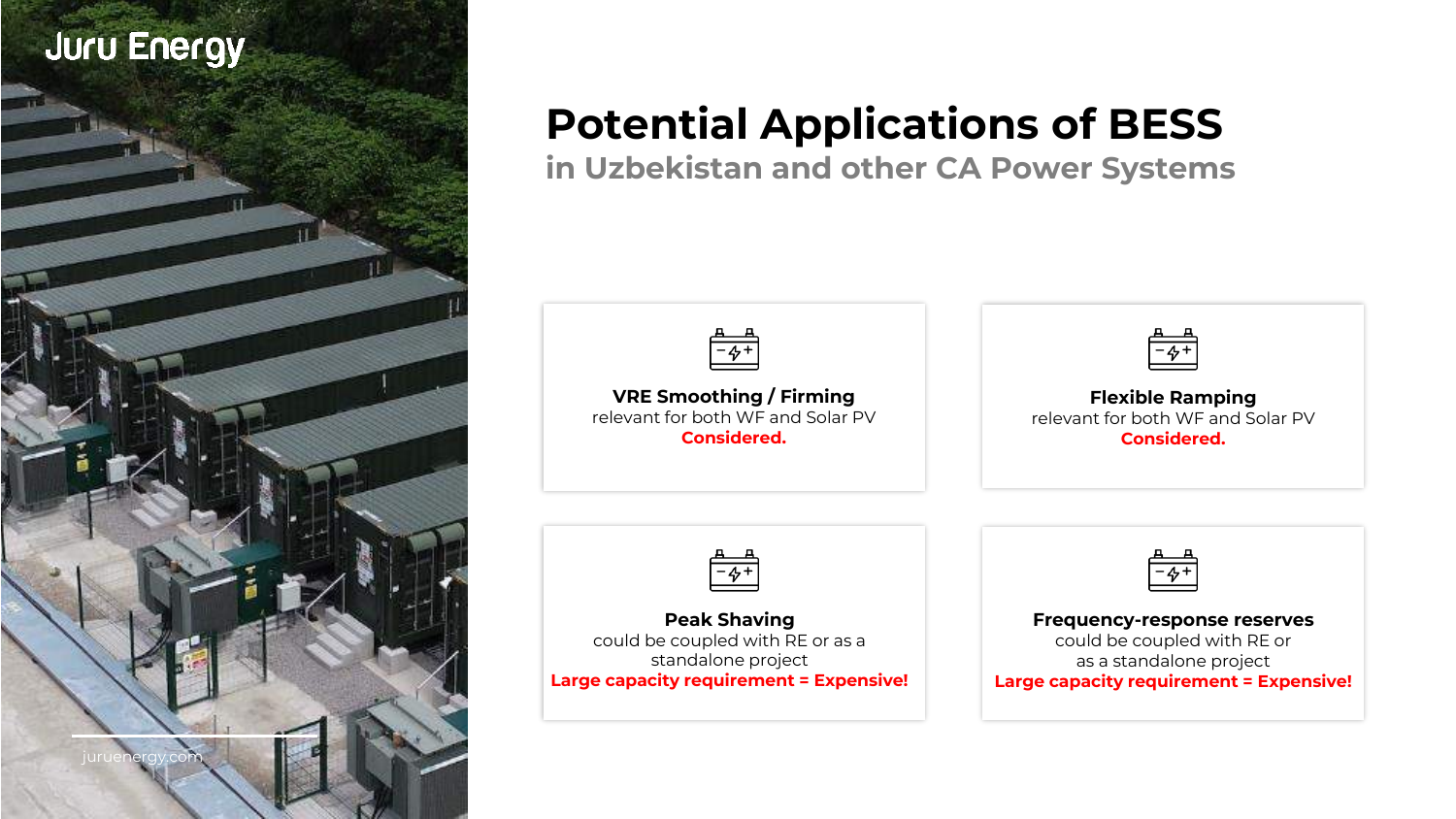## **Case 1. Smoothing WF Output**

The wind farm is coupled with a 25 MW / 52 MWh Li-ion BESS. The Lake Bonney BESS operates to smooth the wind farm output

The wind farm and BESS are registered in the National Electricity Ancillary Services Market providing frequency control services

**ASSESSMENT OF LOOKING** 

Source: https://arena.gov.au/projects/lakebonney-battery-energy-storage-system/

**The Lake Bonney Wind Farm South Australia, 278.5 MW**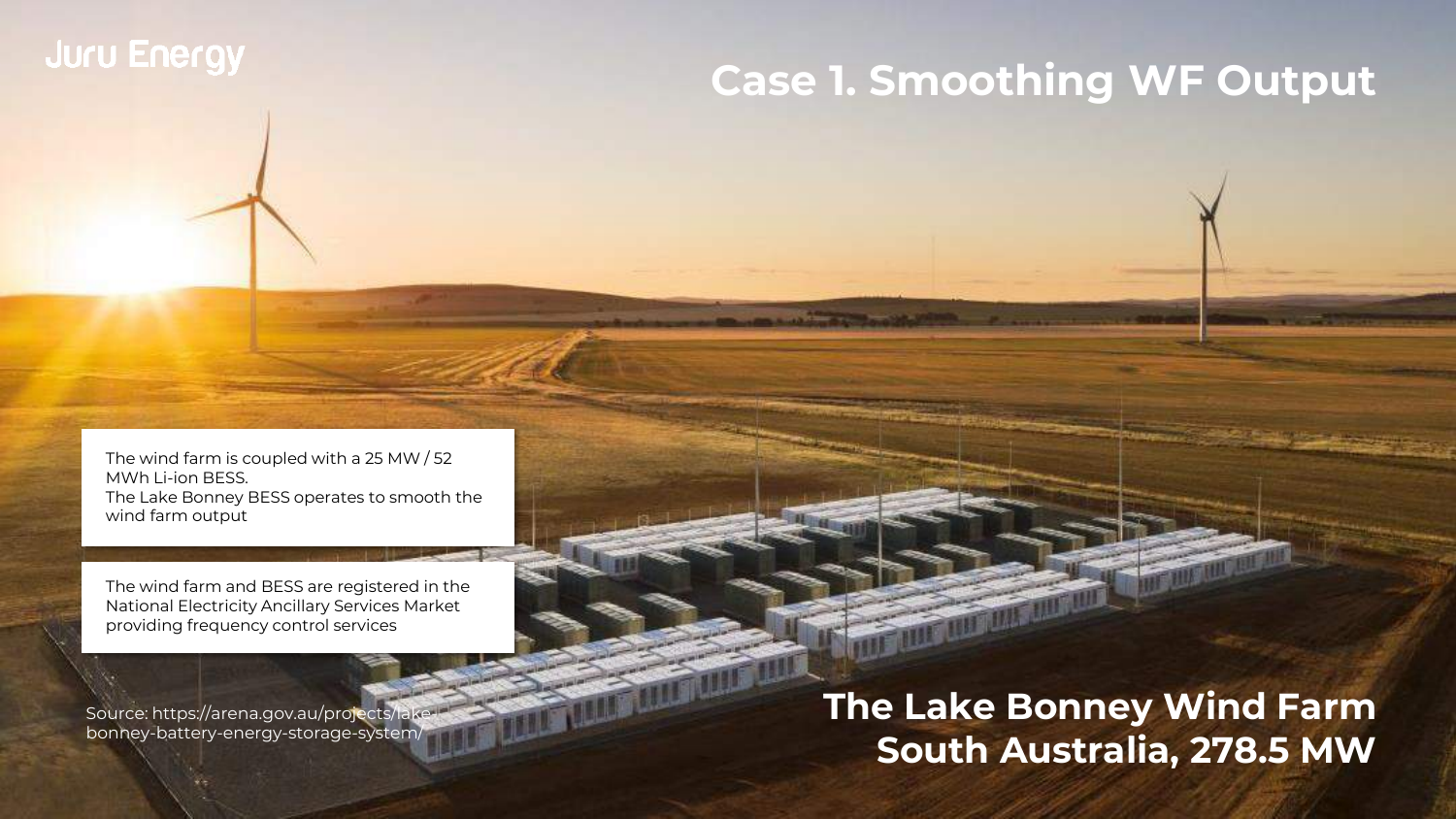## **Case 2. WF Ramp Management**

#### **Requirement:**

reduce ramps to 1% of the installed capacity, i.e. 1.4 MW / minute.

A ramping constraint of 1.4 MW / minute is very strict and as a consequence it was found that the BESS needed to have a high energy capacity. The BESS was sized at 80 MW / 480 MWh, with a E:P ratio of 6, i.e. 6 hours storage duration.

This storage time can only be met by a NaS battery at a high cost. The following figure shows the simulated ramp reduction.



Figure. Woolnorth Wind Farm + BESS

### **Woolnorth Wind Farm Tasmania, Australia, 81 MW**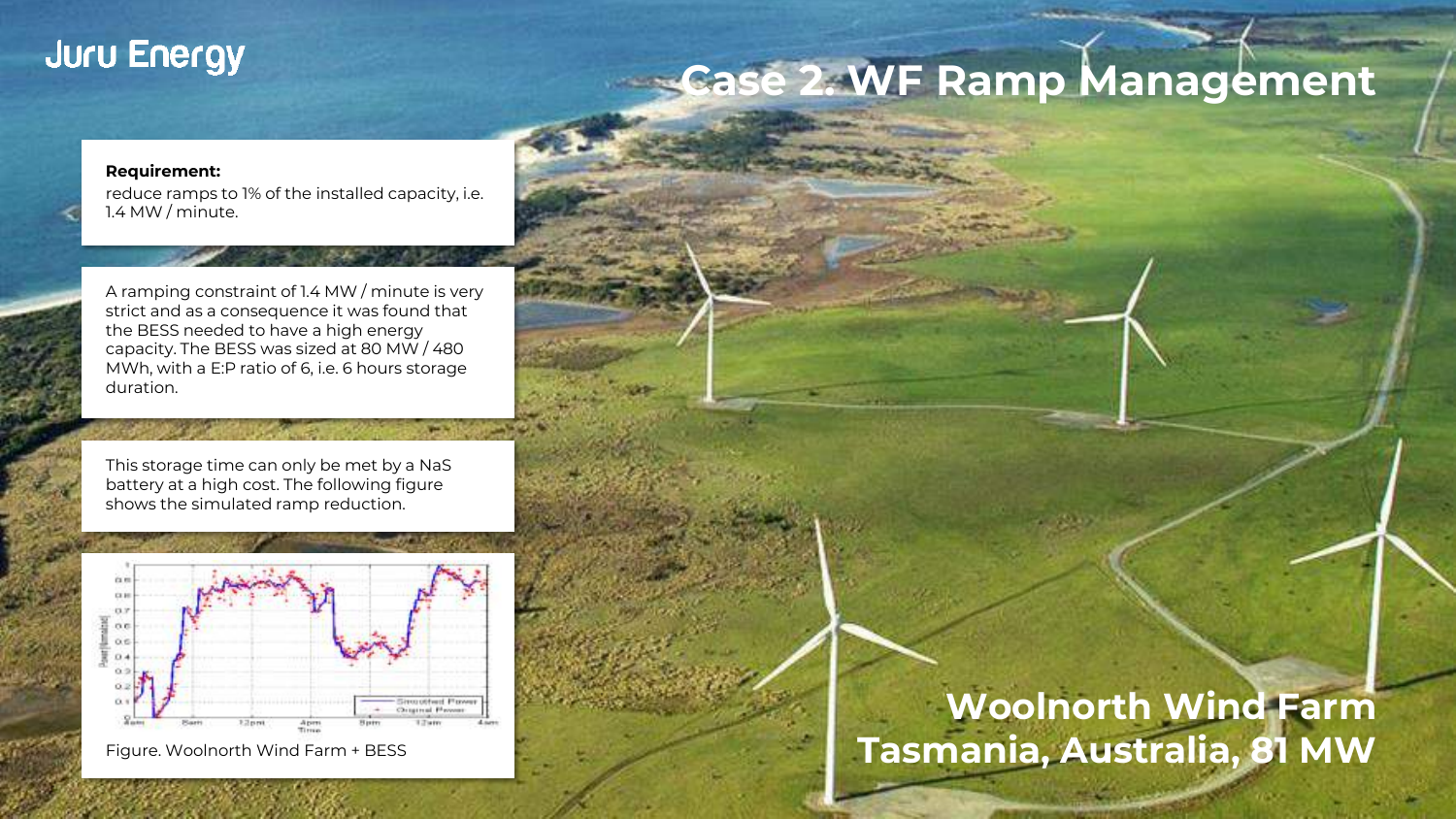## **E&S Considerations: Bird Migration and Conservation Areas**



**WPP can have adverse environmental impacts, including the potential to reduce, fragment, or degrade habitat for wildlife, fish, and plants.** 

**Spinning turbine blades can pose a threat to flying wildlife like birds and bats.**

#### **Uzbekistan lies on the Central Asian Flyway**



Protected areas for sustainable conservation of biodiversity <**5,77%** of the territory of Uzbekistan.

 $\mathring{\mathbb{A}}$   $\mathring{\mathbb{A}}$ Important bird areas (IBAs) **52** areas  $\mathbb{S}$ 

**2,462,782** ha total area

#### **Currently, the national system of protected areas in Uzbekistan includes:**

- 7 state nature reserves
- 3 state national natural parks
- 12 state wildlife sanctuaries
- 2 state biosphere reserves
- 6 state natural monuments, one state national park
- 1 natural nursery
- 1 state complex (landscape) reserve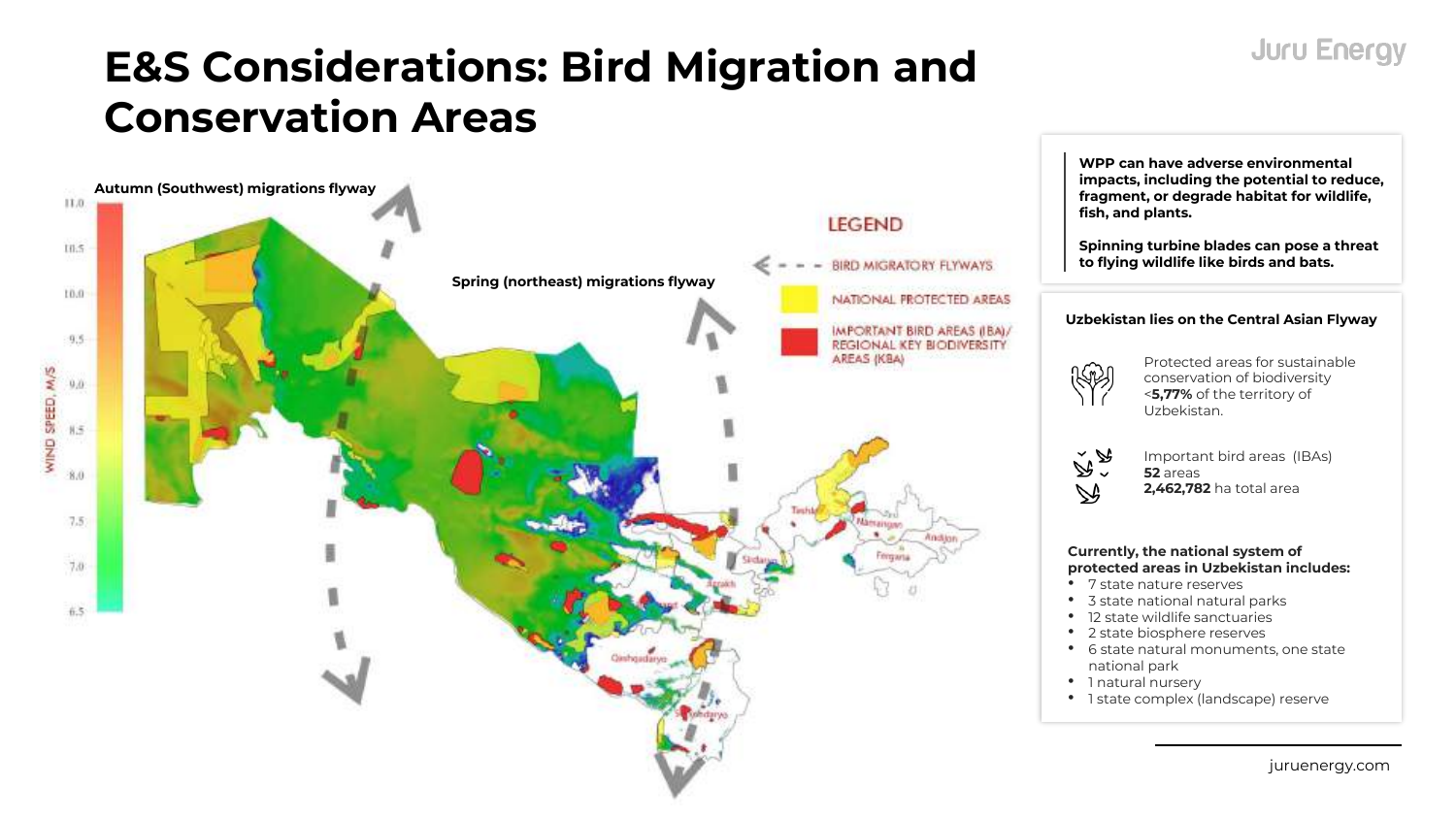## **E&S Considerations: Wind Farm**

| Problem                                                                                  | Solution                                                                                                                              | Outcome                                                                                                |
|------------------------------------------------------------------------------------------|---------------------------------------------------------------------------------------------------------------------------------------|--------------------------------------------------------------------------------------------------------|
| Proximity of the Project site to the<br>IBA/KBA                                          | Screening against proximity to IBA/KBAs,<br>nationally protected areas, Ramsar sites,<br>etc on the early stage of the site selection | Expensive mitigation measures                                                                          |
|                                                                                          |                                                                                                                                       |                                                                                                        |
| Seasonality of the terrestrial biodiversity<br>surveys in the desert areas of Uzbekistan | Survey design at the scoping stage of the<br>project                                                                                  | Extended overall timeline of the Project                                                               |
|                                                                                          |                                                                                                                                       |                                                                                                        |
| Presence of the archaeological<br>artefacts on the Project site                          | Consultations with the Archaeological<br>Centre at the site selection stage/scoping<br>stage of the project                           | - Additional Archaeological surveys<br>- Extended overall timeline of the Project<br>- Budget increase |
|                                                                                          |                                                                                                                                       |                                                                                                        |
| Mining potential for the priority<br>minerals such as gold                               | Consultations with Ministry of Geology<br>at the site selection stage                                                                 | Change of the Project location                                                                         |
|                                                                                          |                                                                                                                                       |                                                                                                        |
| Absence of the final OHTL design at<br>the ESIA stage of the Project                     | Inclusion of the bird monitoring for<br>the associated OHTLs                                                                          | Extended overall timeline of the<br>Project                                                            |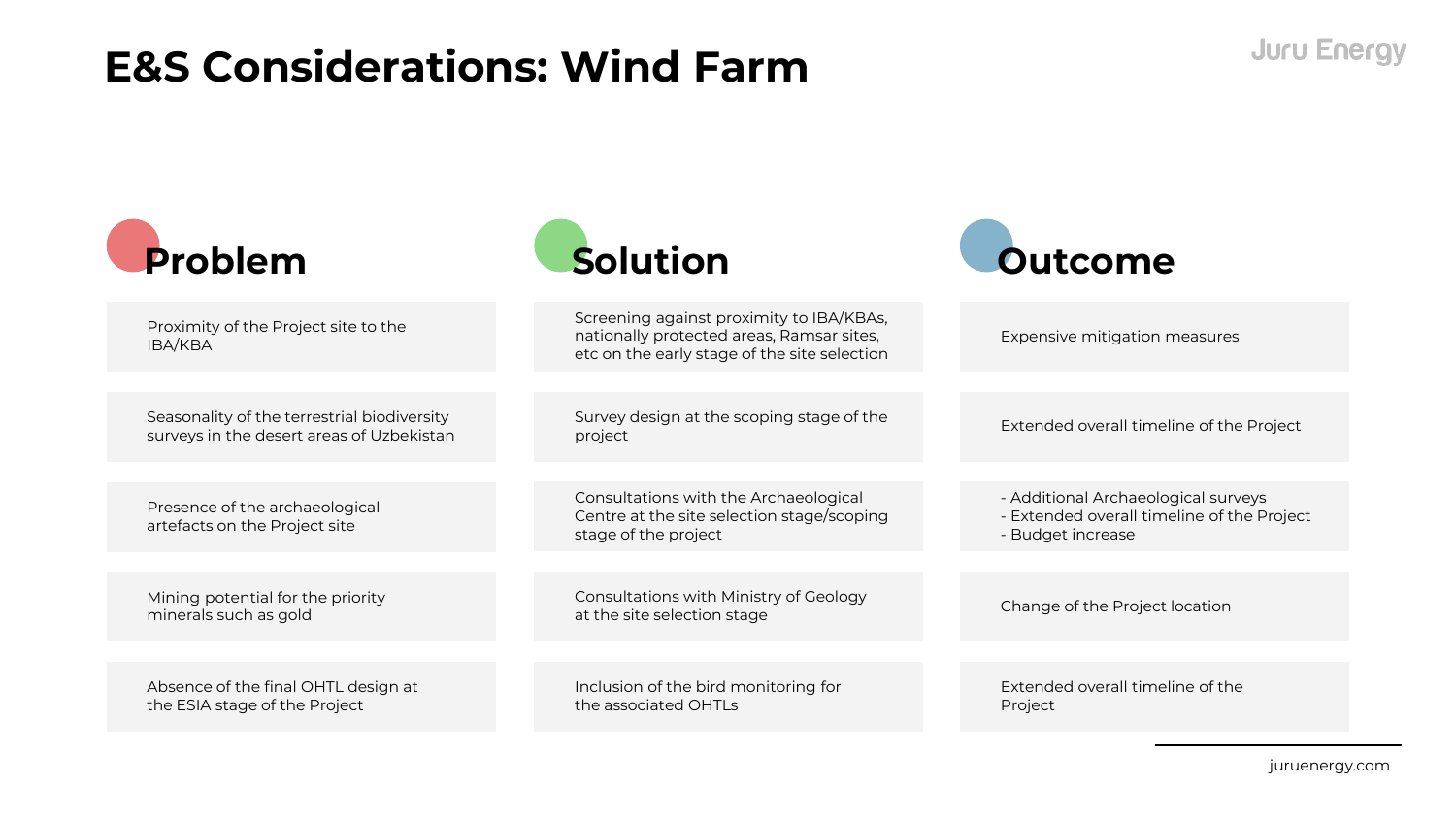## **E&S Considerations: BESS**

### **Environmental impacts**



### **The life-cycle global warming emissions**

Less of 5% of Li-Ion batteries are currently recycled, and production of new cells involves large use of energy and water



### **Use of land**

A 10 MW battery facility will occupy roughly 700 m<sup>2</sup> and part of the soil will be sealed by the construction of concrete platforms



### **The visual impact**

A 10 MW battery can lead to the installation of concrete platforms and up to 10 40ft containers plus auxiliaries systems



### **Use of hazardous materials**

Li-ion batteries contain hazardous materials like Lithium, Cobalt and Nickel. In conditions of correct decommissioning, no contamination will take place

### **Safety Issues**



### **Thermal runaway**

The major risk for a battery is a cycle in which excessive heat keeps creating more heat and finally leads to fire



### **Uncontrolled and disruptive fire**

It is a very rare occurrence, with 3 cases reported to date, thanks to the effective and redundant automatic fire extinguishing systems within the modern containerised battery systems.



### **Toxic fumes**

Battery fire extinguishing has to be performed with unconventional means, and the fumes present toxicity even if limited.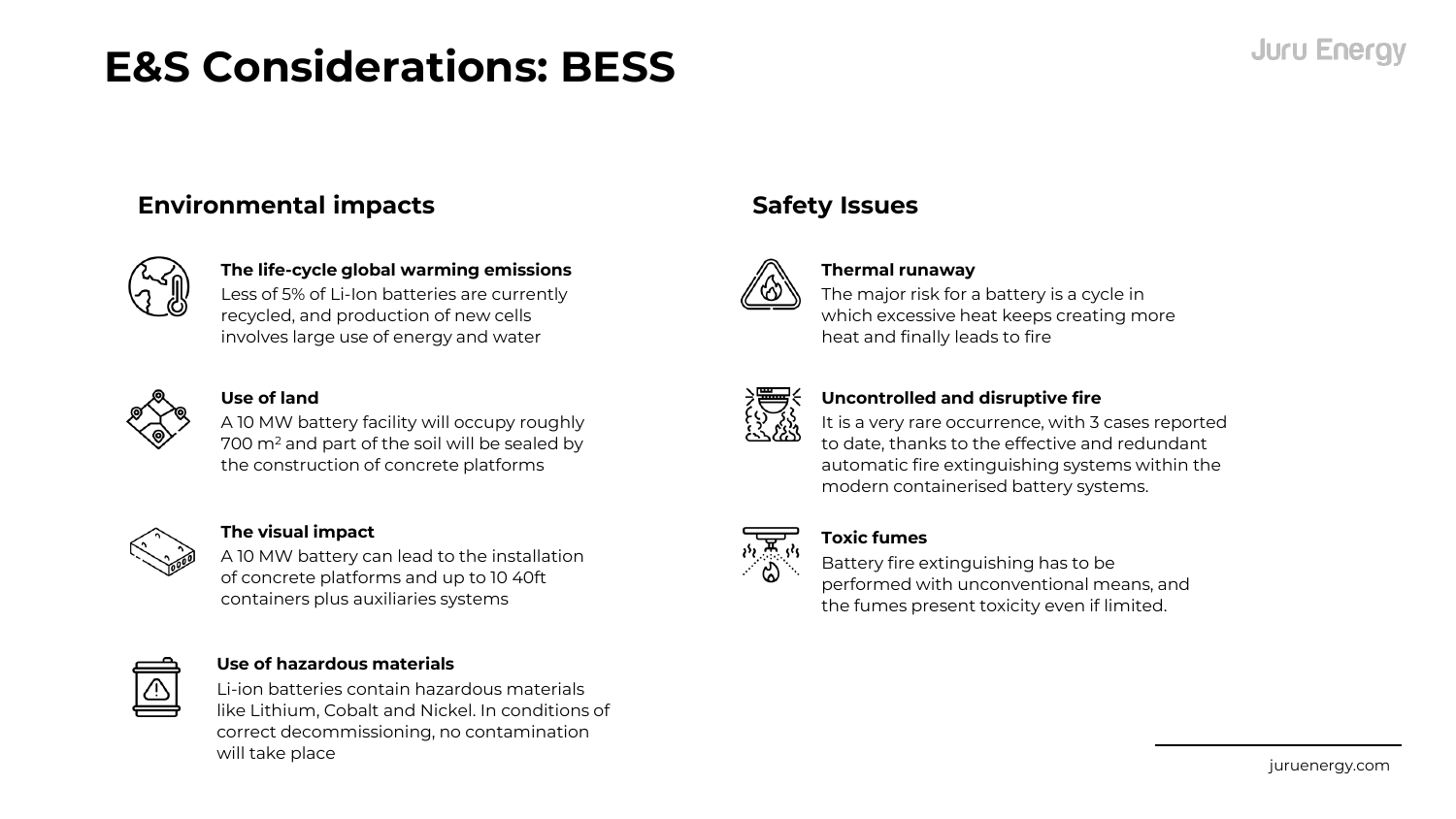## **Cost Breakdown**

**EPC - 100 MW Wind + 25 MW / 50 MWh BESS + Grid Infrastructure** 



| <b>EPC - WPP</b>                                       | USD 80M |
|--------------------------------------------------------|---------|
| Planning and documentation                             | USD 2M  |
| Procurement – Wind Turbines, MW<br>switchgear, cabling | USD 55M |
| Procurement – Wind Farm Substation                     | USD 3M  |
| Transportation                                         | USD 10M |
| Construction                                           | USD 10M |





BESS 25 MW / 50 MWh (lifetime - 15 years) USD **28M**



**Grid connection infrastructure cost is substantial, which is pushing project sizes to mega wind projects in order to keep the tariff low**

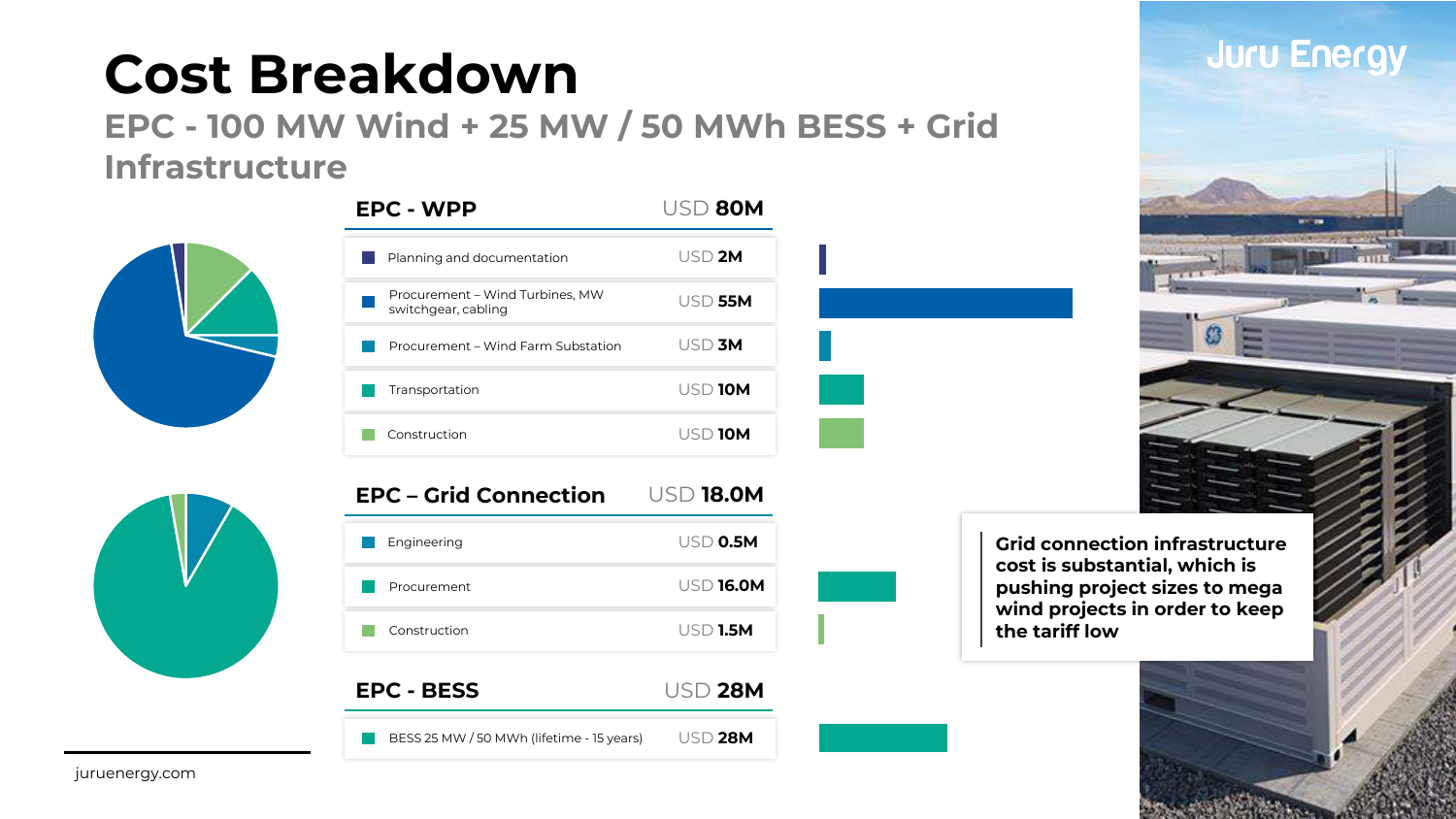## **Lithium - Ion Batteries Capital and Operating Expenditure**

### **CAPEX Costs**

|               | 10 MW / 7.5 MWh<br>(45 m) | 10 MW / 20 MWh<br>(2 h) |
|---------------|---------------------------|-------------------------|
| Ex works cost | 4.00 M\$                  | $8.55\ \mathrm{M}\$     |
| Shipping      | 0.10 $\text{M}\$$         | $0.25\ \mathrm{M}\$$    |
| Installation  | $0.50\ \rm{M}$ \$         | $1.20\ \mathrm{M}\$$    |
| <b>Total</b>  | 4.60 M\$                  | 10.00 $\text{M}\$$      |

### **OPEX Costs**

|               | 10 MW / 7.5 MWh<br>(45 m) | 10 MW / 20 MWh<br>(2 h) |
|---------------|---------------------------|-------------------------|
| Maintenance   | $45$ k\$/year             | $75$ k\$/year           |
| Ext. warranty | $50$ k\$/year             | 90 $k\$ /year           |
| Flect Losses* | $65$ k\$/year             | $100$ k\$/year          |
| <b>Total</b>  | <b>155 k\$/year</b>       | $265$ k\$/year          |



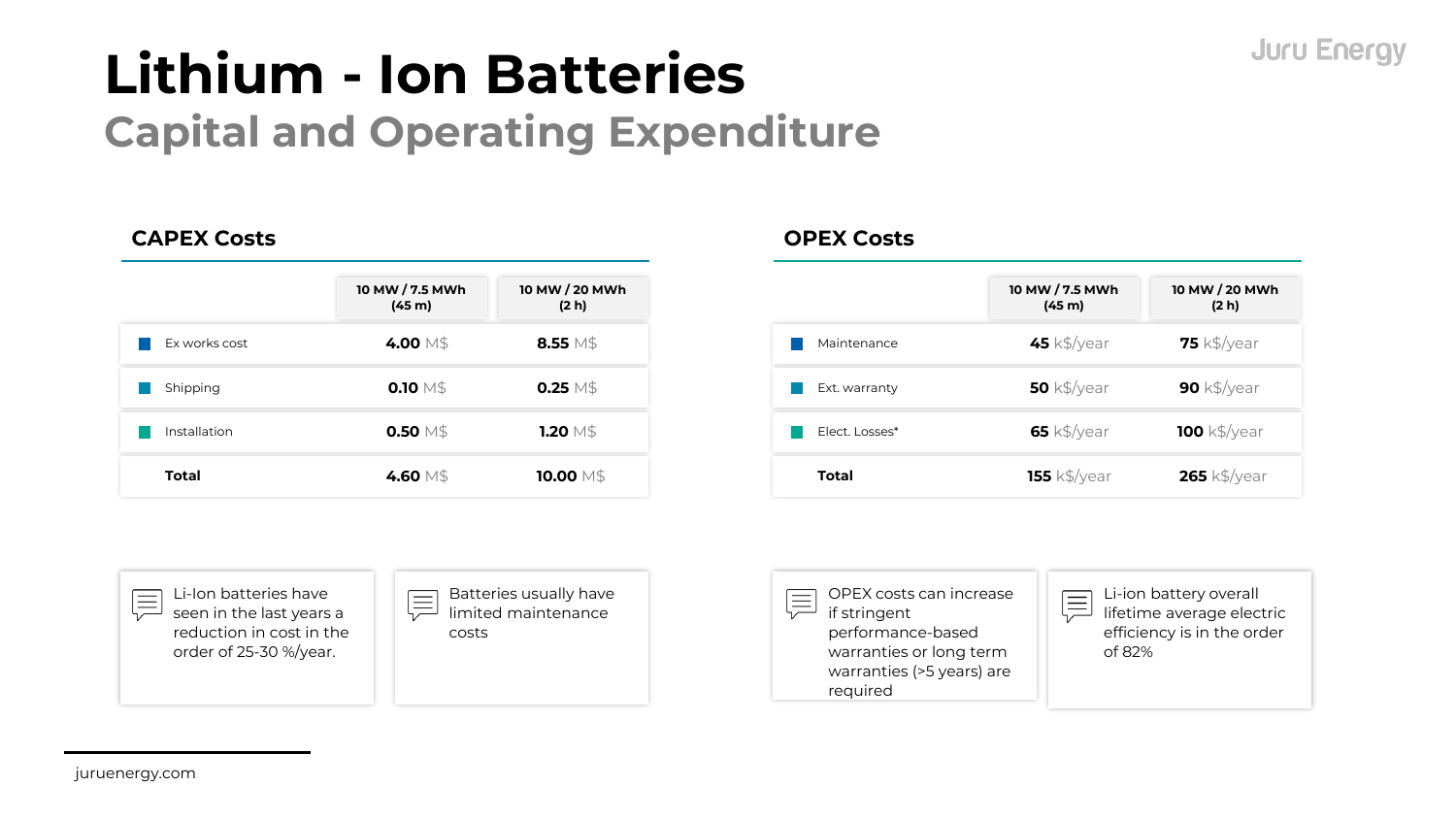## **Concluding remarks**

### **Wind market Role of BESS**



IPCC Report 2022 on Mitigation of Climate Change concludes that in the energy sector, wind as well as solar energy have the highest potential to reduce net emissions





Energy storage can be applied to 'smooth' the wind farm production so that the variability is reduced



Uzbekistan wind market is an interesting market with total of 5 GW market size until 2030



BESS is still expensive and therefore financial case for BESS is based on the benefits of BESS in terms of avoided penalties for breaching Grid Code requirement or the degree of curtailment



Northwest part of Uzbekistan has high wind potential, whereas main load centres are in the South East. This requires HV or EHV OHTL to connect key wind centres with load centres